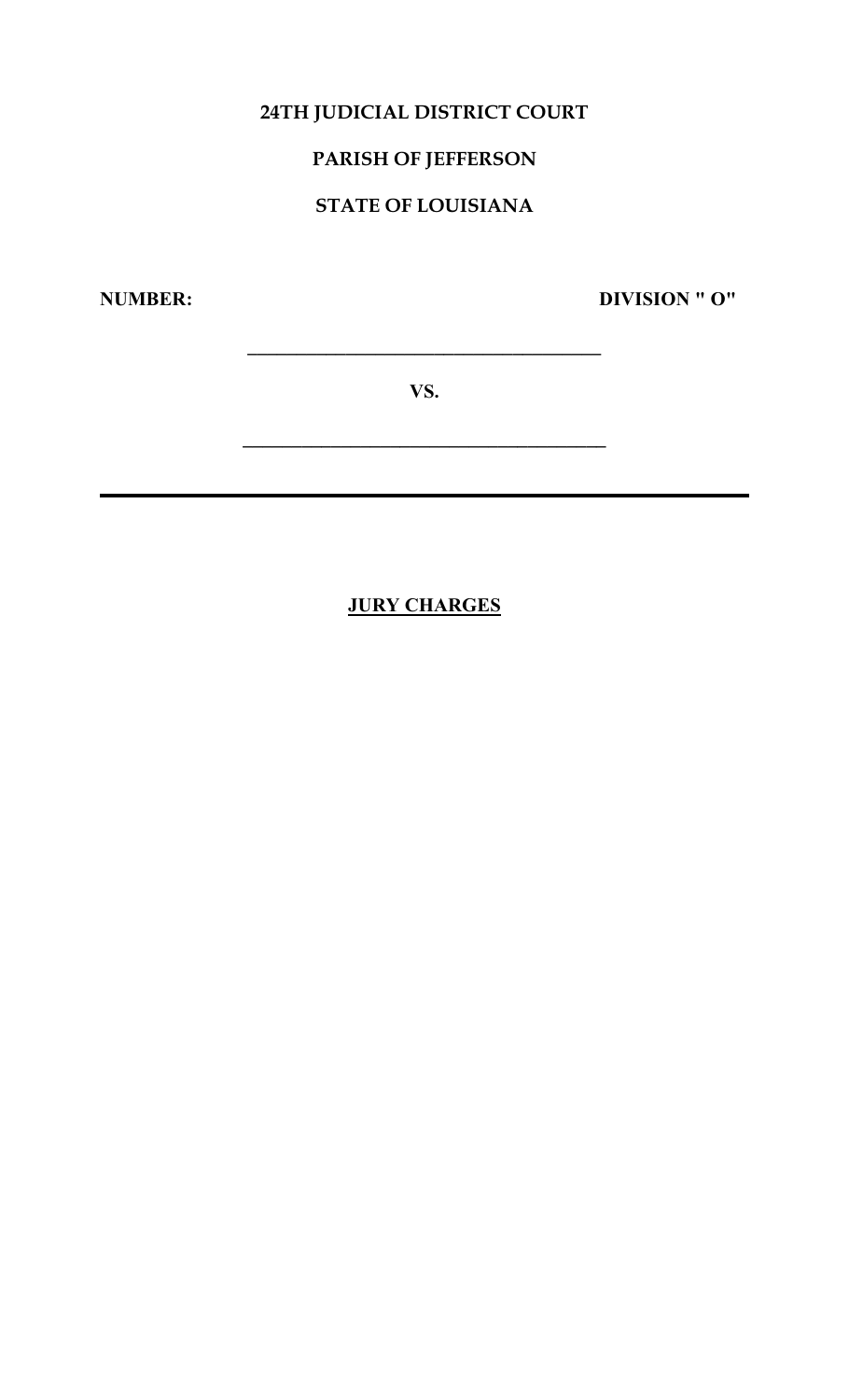**Ladies and Gentlemen:**

**As we have previously discussed, the opening statements have been made, the evidence and testimony have been presented by all parties, and the argument of counsel has been presented to you, the jury.**

**It is now my duty as the Judge to give you instructions, which is the law to be applied by you to the evidence presented. It is your sworn duty to apply these instructions as the law, even though you may disagree with them. The jury may take with it or have sent to it a written copy of all of these instructions and charges.**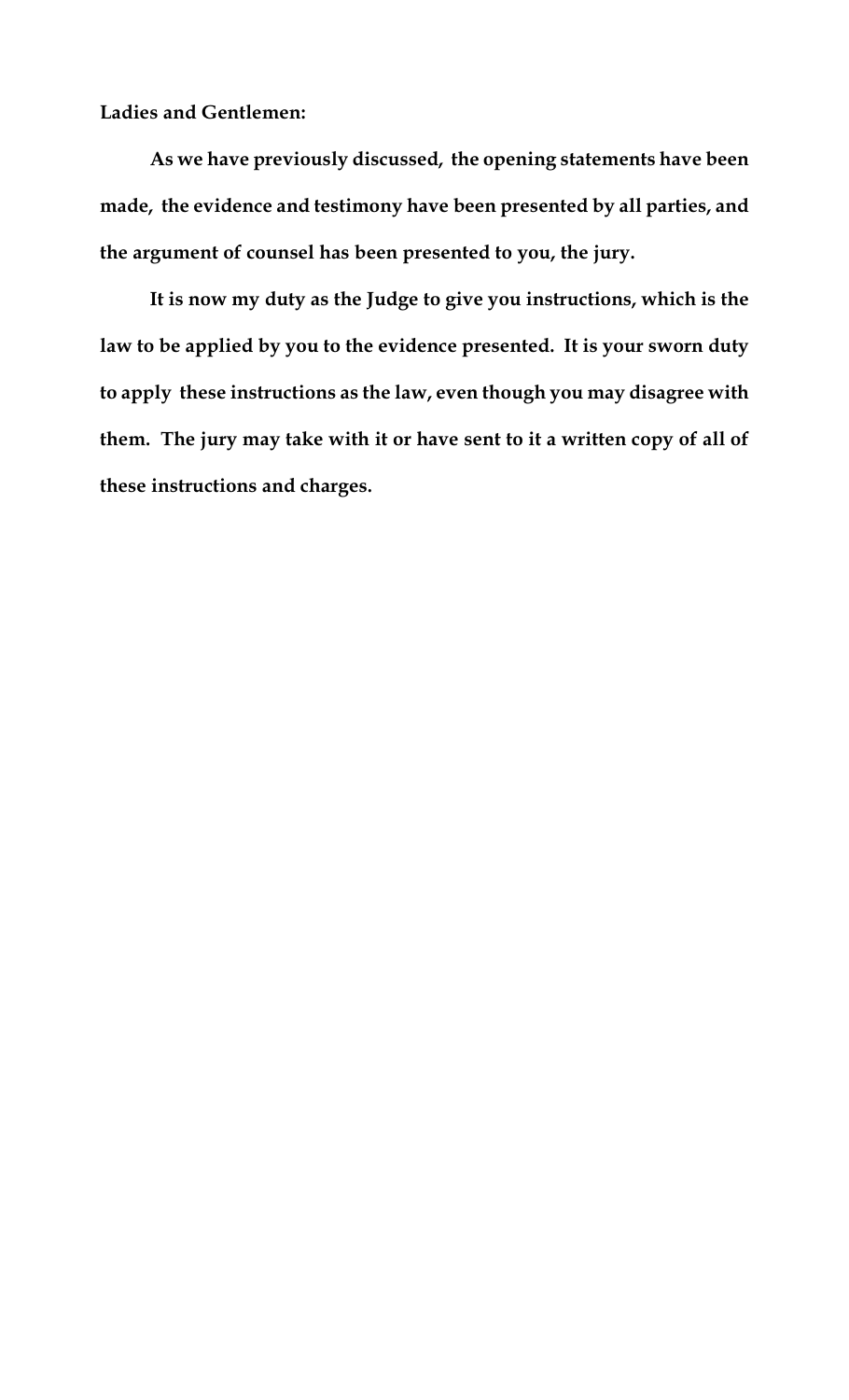## **THE DUTY OF THE JURORS**

**You are to perform your duty without bias or prejudice as to any party. The law does not permit jurors to be governed by sympathy, prejudice or public opinion. Boththe parties andthe public expect that you will carefully and impartially consider all of the evidence in the case, follow the law as stated by the Court, and reach a verdict, regardless of the consequences.**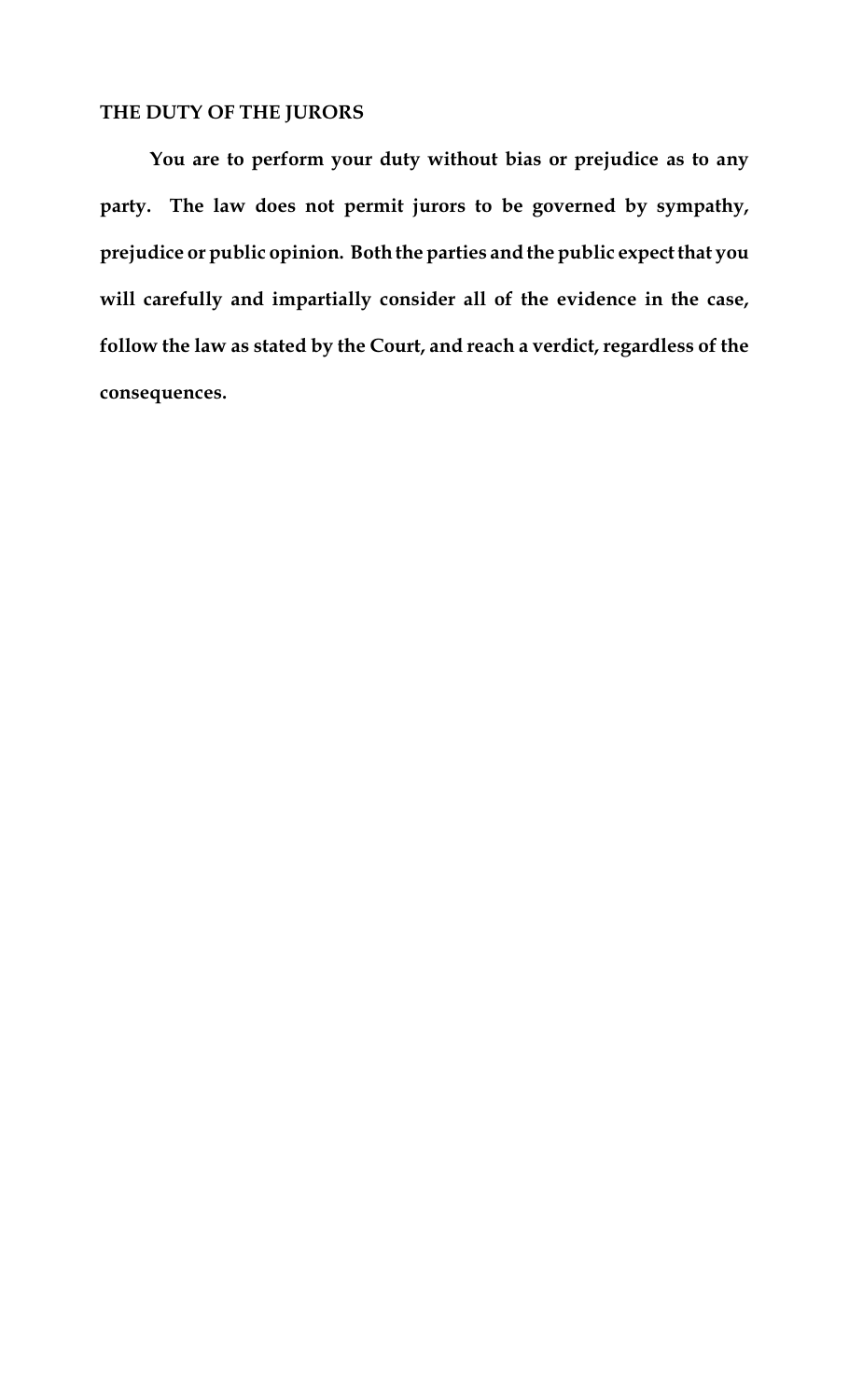### **EVIDENCE--DIRECT--INDIRECT OR CIRCUMSTANTIAL**

**There are, generally speaking, two types of evidence from which a jury may properly find the truth as to the facts of a case. One is direct evidence, such as the testimony of eyewitnesses. The other is indirect or circumstantial evidence, that is the proof of a chain of circumstances pointing to the existence or non-existence of certain facts.**

**As a general rule, the law makes no distinction between direct and circumstantial evidence, but simply requires that the jury find the facts in accordance with the preponderance of all of the evidence in the case both direct and circumstantial.**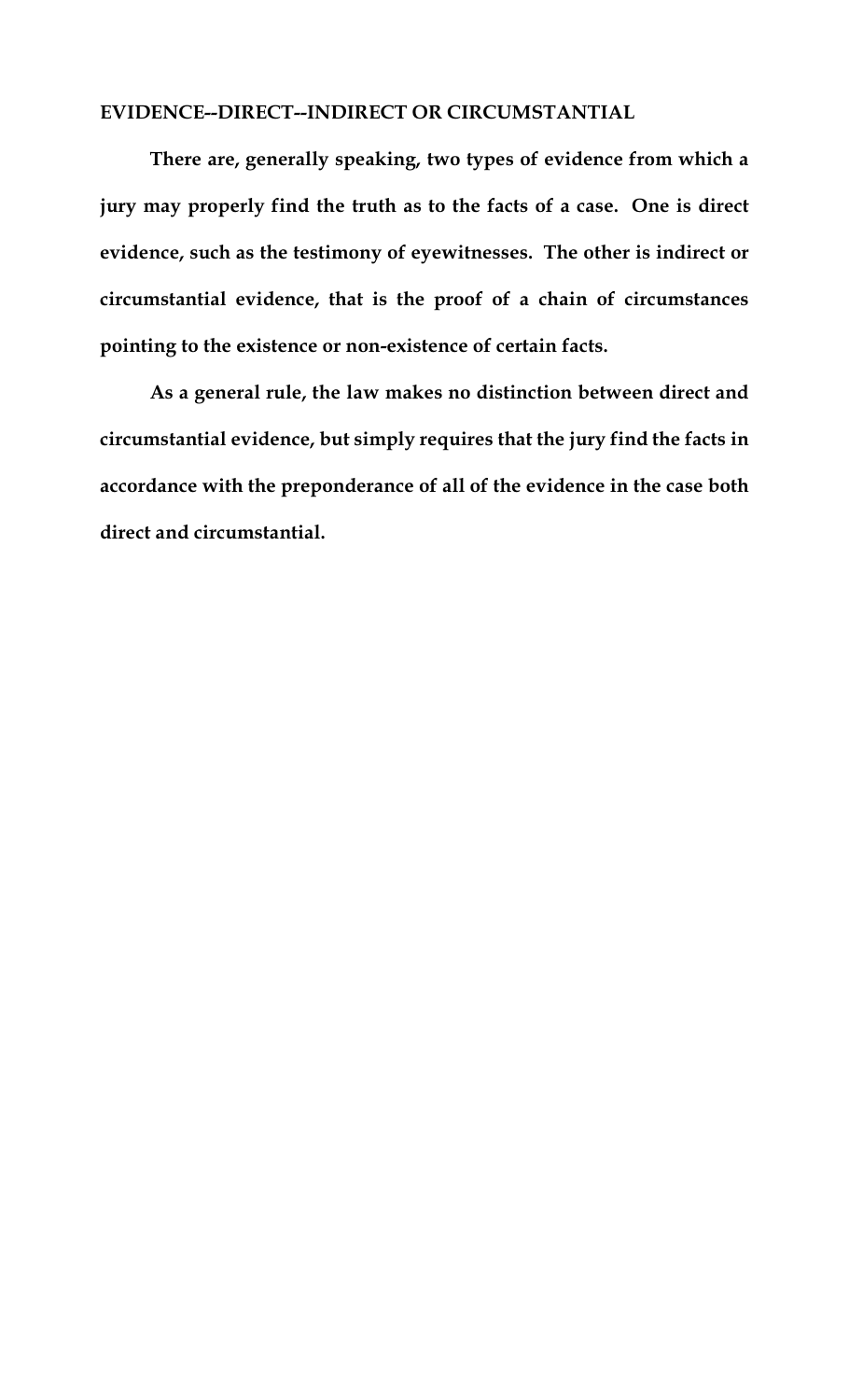# **EVIDENCE IN THE CASE -- STIPULATIONS -- JUDICIAL NOTICE INFERENCES PERMITTED**

**Statements and arguments of counsel are not evidence in the case, unless made as an admission or stipulation of fact. When the attorneys on both sides stipulate or agree as to the existence of a fact, the jury must, unless otherwise instructed, accept the stipulation as evidence, and regard that fact as conclusively proved.**

**The evidence in the case always consists of the sworn testimony of the witnesses, regardless of who may have called them; and all exhibits received in evidence, regardless of who may have produced them; and all facts which may have been admitted or stipulated.** 

**Any evidence to which an objection was made and upheld by the Court and any evidence ordered stricken by the Court, must be entirely disregarded.**

**Anything you may have seen or heard outside of the courtroom touching the merits of the case is not evidence, and must be entirely disregarded.**

**You are to consider only the evidence in the case. You are permitted to draw, from facts which you find have been proven, such reasonable inferences as seem justified in the light of your experience and common sense.**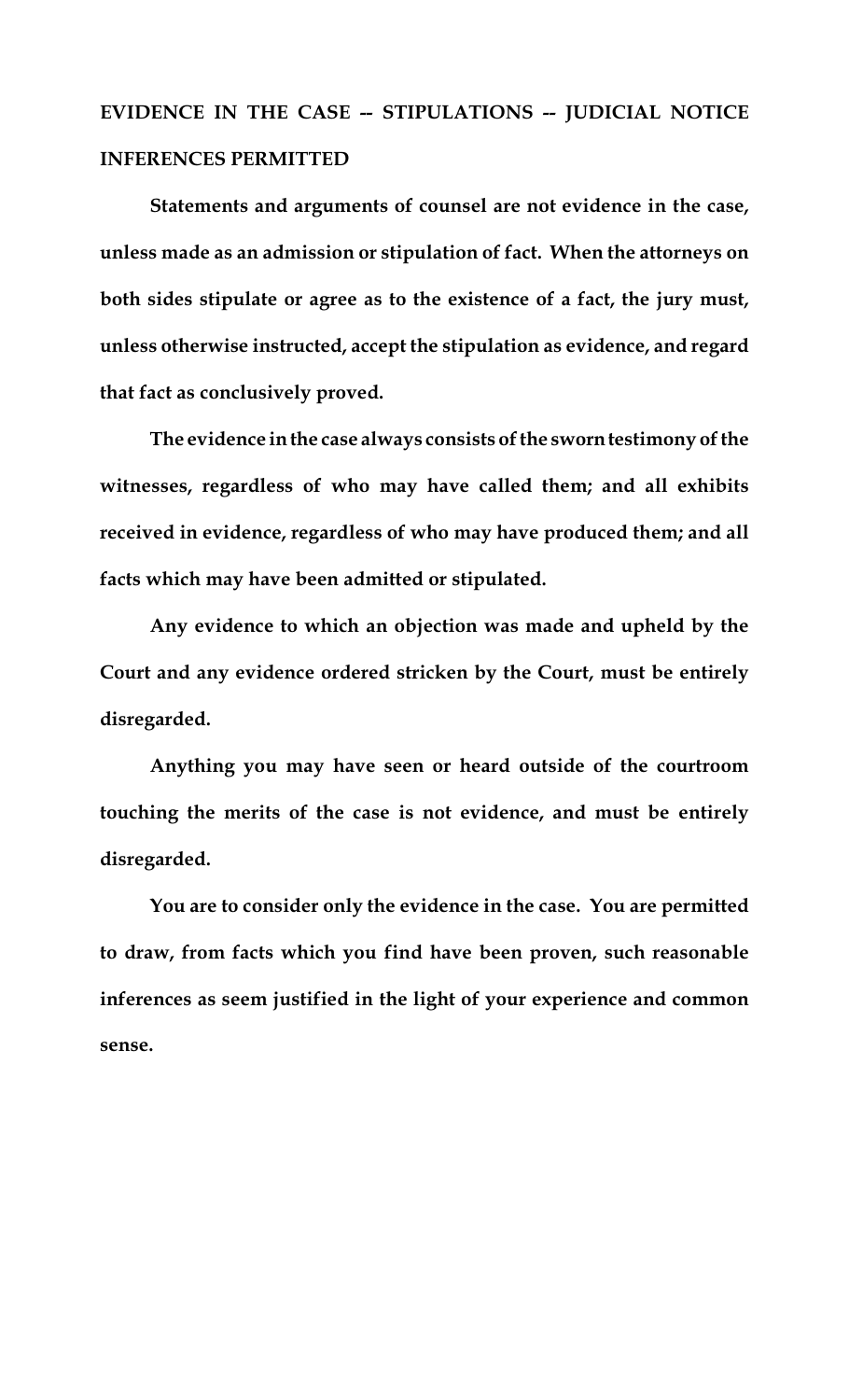#### **NUMBER OF WITNESSES - CREDIBILITY**

**The decisive factor is not which side brings the greater number of witnesses, or presents the greater quantity of evidence; but which witnesses, and which evidence appeals to your minds as being most accurate and otherwise trustworthy.**

**The testimony of a single witness which produces in your minds a belief in the likelihood of its truth is sufficient for the proof of any fact, and would justify a verdict in accordance with that testimony, even though a number of witnesses may have testified to the contrary, if, after consideration of all of the evidence in the case, you hold greater belief in the accuracy and honesty of the one witness.**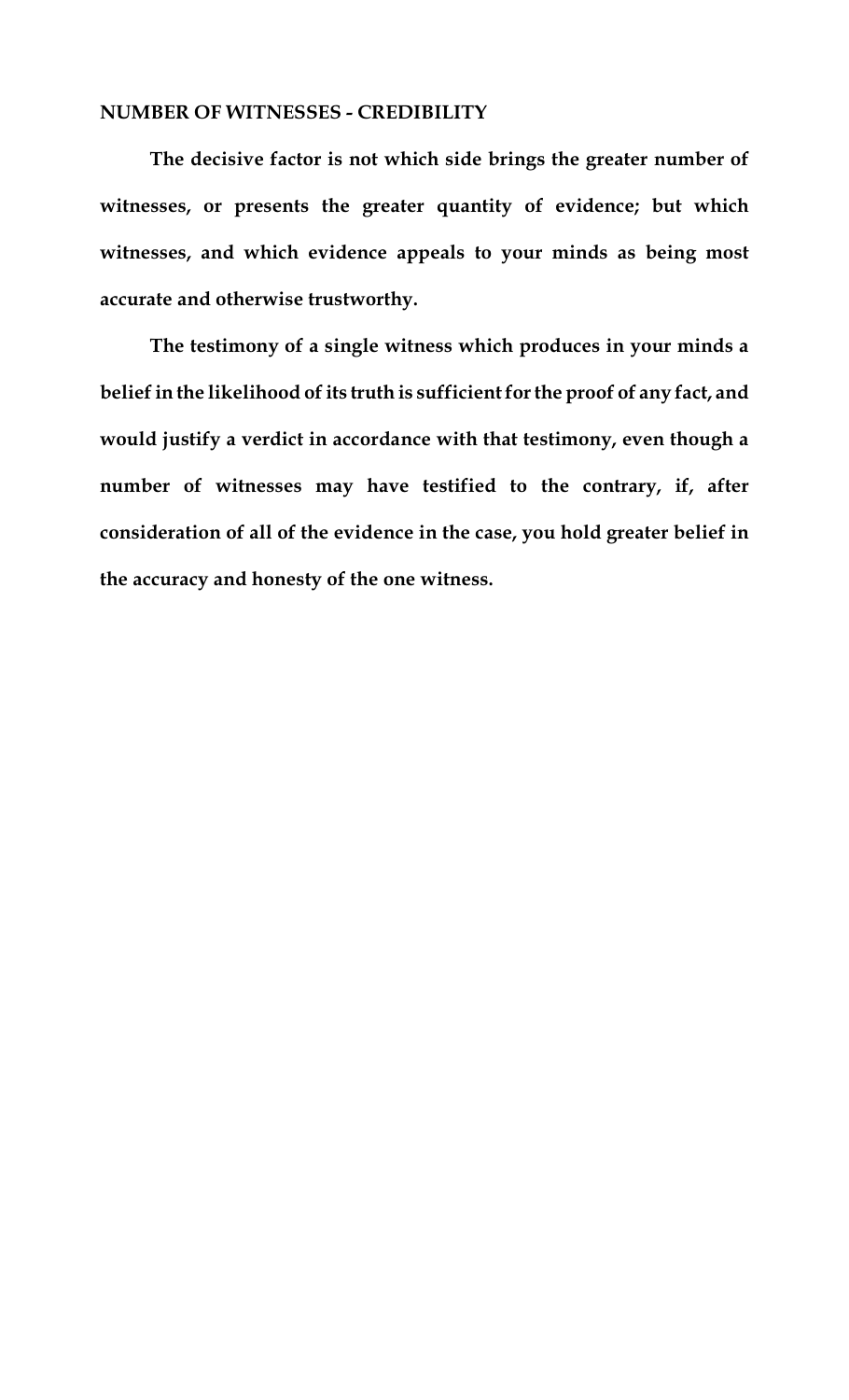#### **CREDIBILITY OF WITNESSES - DISCREPANCIES IN TESTIMONY**

**You, as jurors, are the sole judges of the credibility of the witnesses and the weight their testimony deserves. Ordinarily, it is assumed that a witness will speak the truth. But this assumption may be dispelled by the appearance and conduct of the witness, by the manner in which the witness testifies, by the character of the testimony given or by evidence to the contrary of testimony given.** 

**You should carefully scrutinize all of the testimony given, the circumstances under which each witness has testified, and every matter in evidence which tends to indicate whether a witness is worthy of belief. Consider each witness' intelligence, motive, state of mind, demeanor and manner while on the stand. Consider also any relationship each witness may bear to either side of the case; the manner in which each witness might be affected by the verdict; and the extent to which, if at all, each witness is either supported or contradicted by other evidence in the case.**

**Inconsistencies or discrepancies in the testimony of a witness, or between the testimony of different witnesses, may or may not cause the jury to discredit such testimony. Two or more persons witnessing an incident or a transaction may see or hear it differently. Innocent misrecollection, like failure of recollection, is not an uncommon experience. In weighing the effect of a discrepancy, always consider whether it pertains to a matter of importance or an unimportant detail, and whether the discrepancy results from innocent error or intentional falsehood.**

**After making your own judgment, you will give the testimony of each witness such credibility, if any, as you may think it deserves.**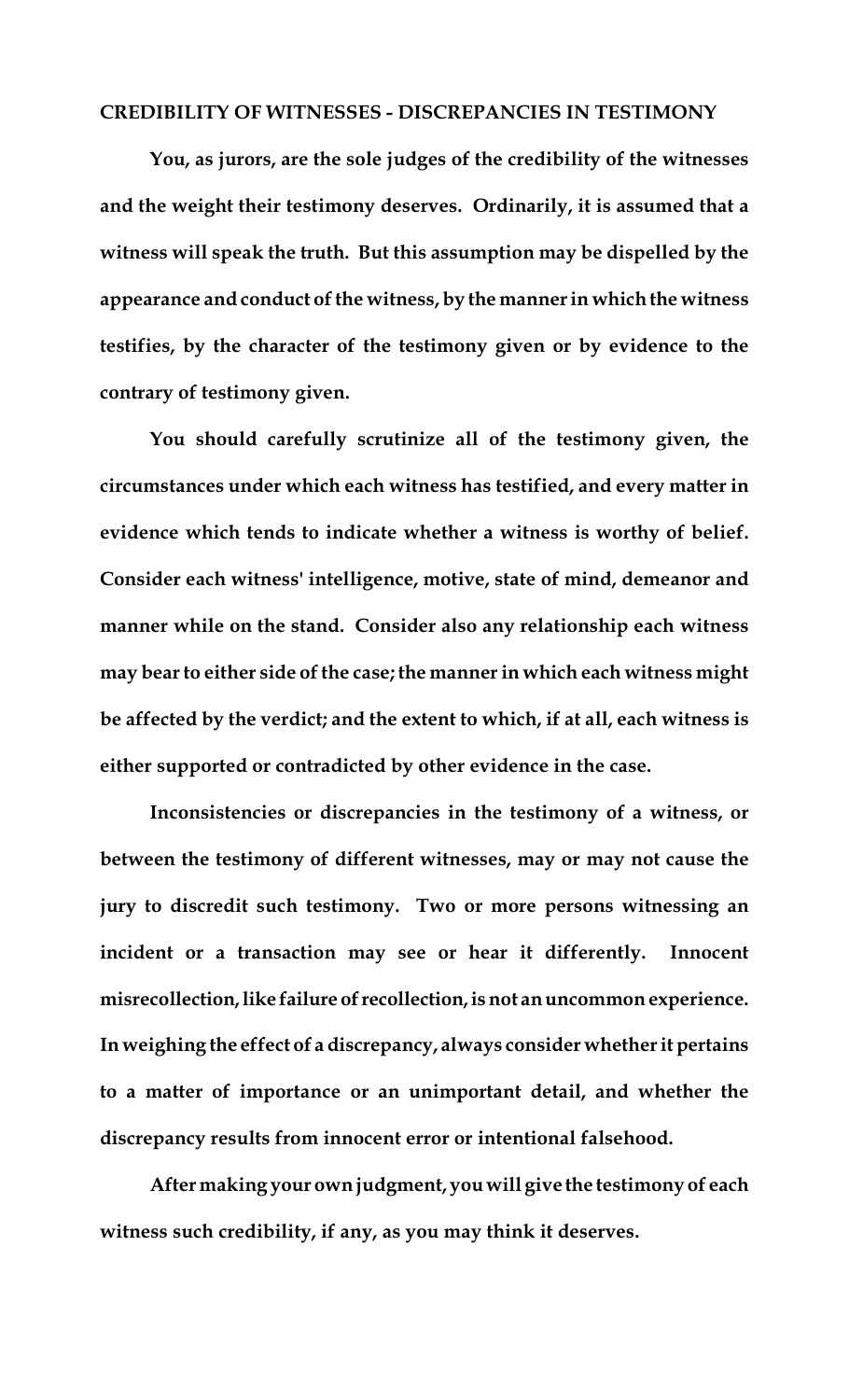### **IMPEACHMENT -- INCONSISTENT STATEMENTS OR CONDUCT**

**A witness may be discredited or impeached by contradictory evidence; or by evidence that at some other time the witness has said or done something or has failed to say or do something which is inconsistent with the witness' present testimony.**

**If you believe any witness has been impeached and thus discredited, it is your exclusive province to give the testimony of that witness such credibility as you think it deserves.**

**If a witness is shown knowingly to have testified falsely concerning any material matter, you have a right to distrust such witness' testimony in other particulars; and you may reject all of the testimony of that witness or give it such credibility as you think it deserves.**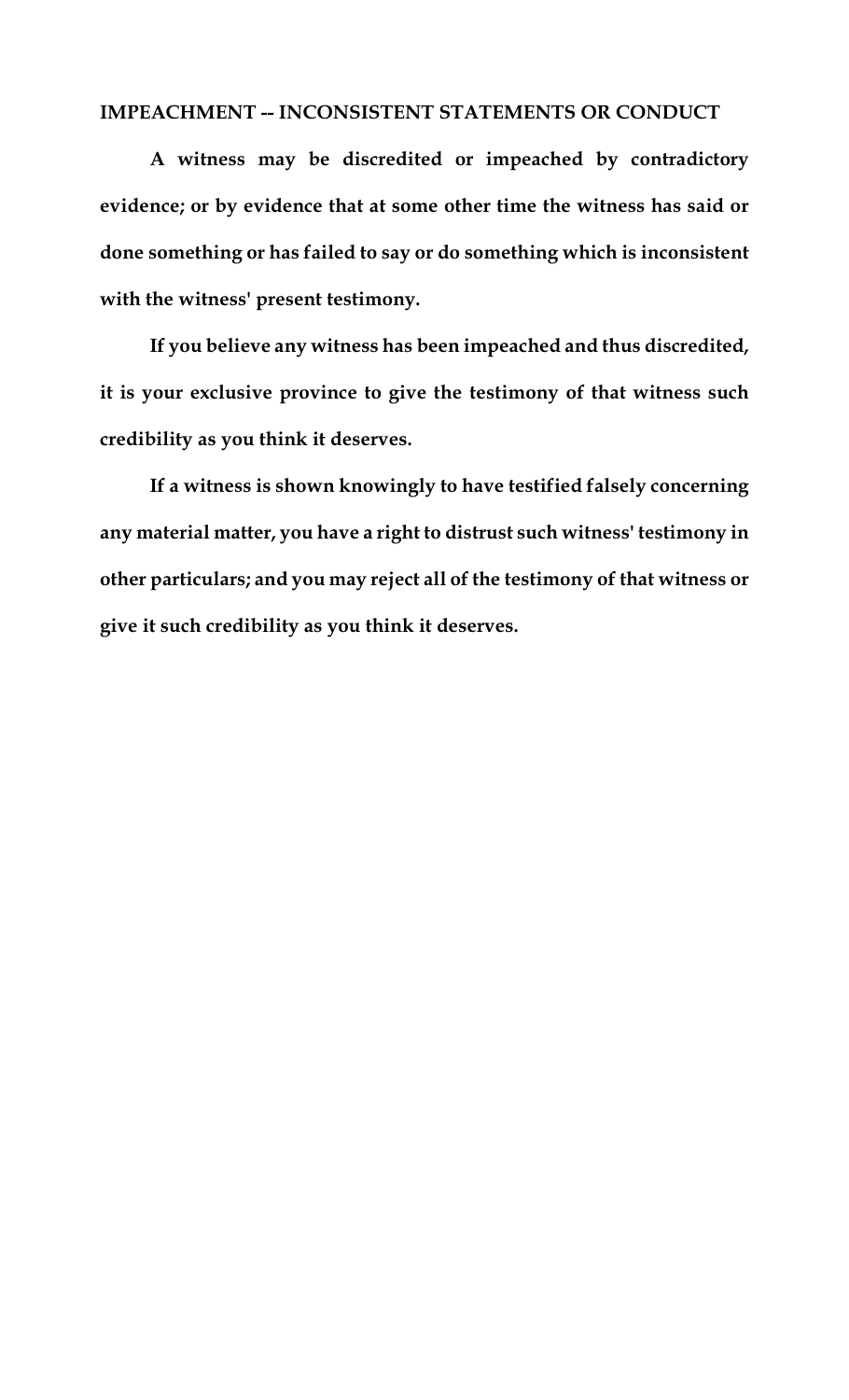#### **OPINION EVIDENCE -- EXPERT WITNESS**

**The rules of evidence ordinarily do not permit witnesses to testify as to opinions or conclusions. An exception to this rule exists as to those whom we call "expert witnesses." Witnesses who, by education and experience, have become expert in some art, science, profession, or calling, may state an opinion as to relevant and material matter, in which they profess to be expert, and may also state their reasons for the opinion.**

**You should consider each expert opinion received in evidence in this case, and give it such weight as you may think it deserves. If you should decide that the opinion of an expert witness is not based upon sufficient education and experience, or if you should conclude that the reasons given in support of the opinion are not sound, you may reject the opinion entirely. Diagnosis and opinions of a personal injury plaintiff's treating physician and specialist to whom plaintiff was referred by treating physician are entitled to more weight in personal injury action than those of doctors examining plaintiff for consultation for litigation purposes only. Although testimony of a treating physician is entitled to great weight, you are not bound by it, and you do not have to follow a treating physician's testimony when the weight of the evidence points in the opposite direction.**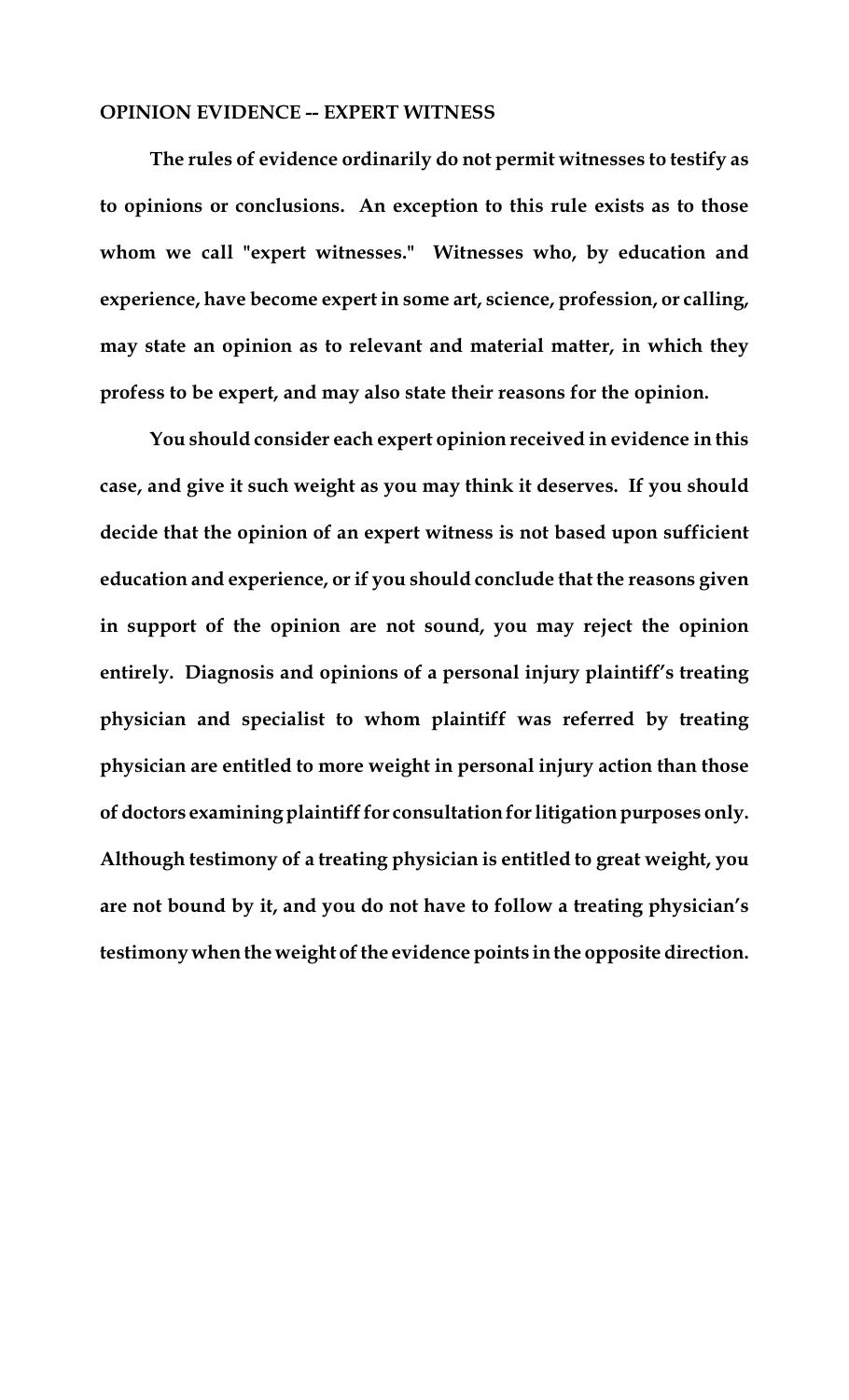## **ALL PERSONS EQUAL BEFORE THE LAW**

**All persons are considered equal before the law. Your consideration of the facts in this case should not be based on whether the parties involved are individuals, partnerships, corporations, unincorporated associations, governmental bodies or whatever. All parties stand equal before the law, and you must not base your deliberations on any differences as to the status of the parties.**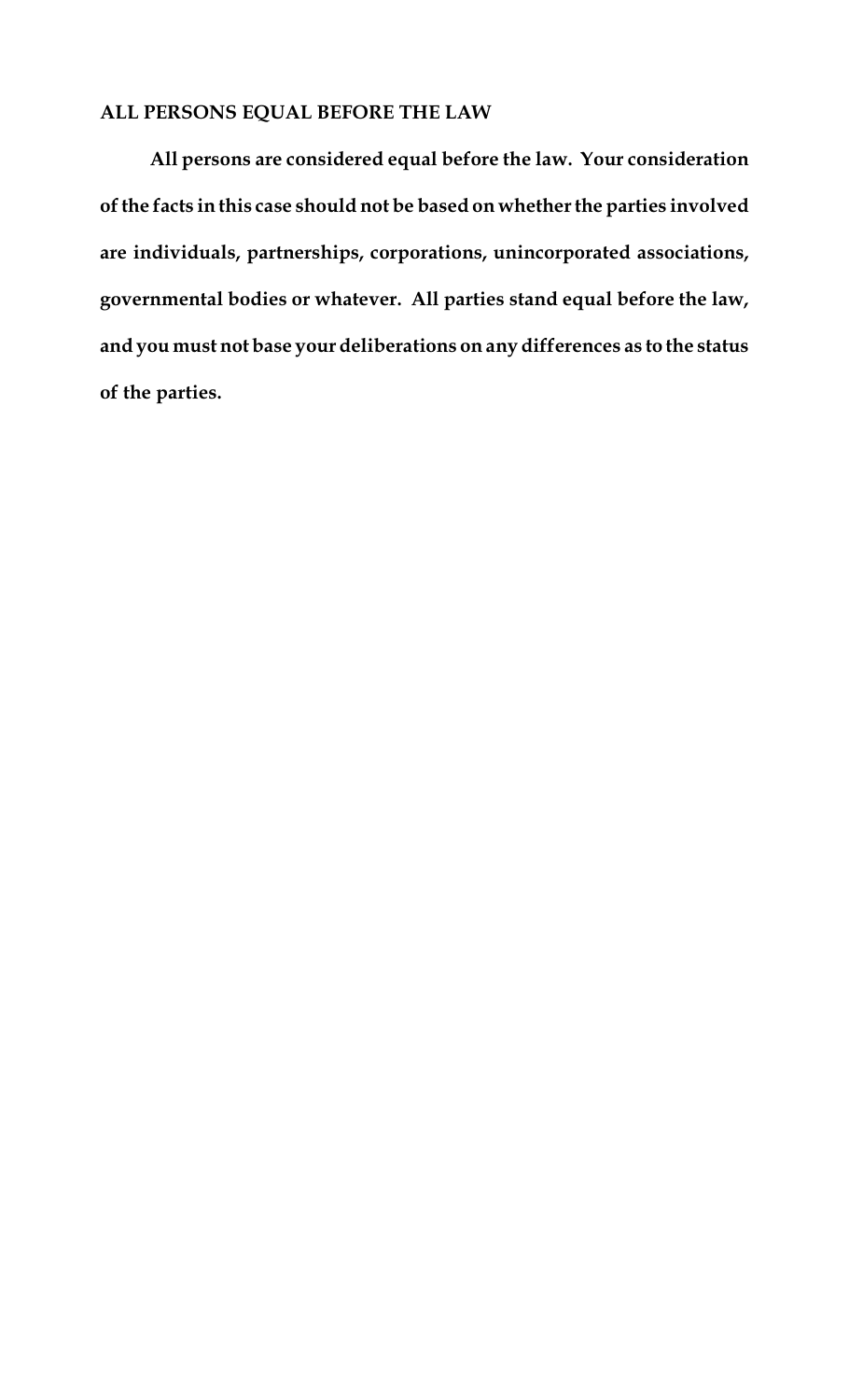#### **MULTIPLE PARTIES**

**If there is more than one party on each side of this case, you are to decide each party's case individually. Each party plaintiff and defendant is entitled to fair consideration on the merits of his or her own individual case. Parties should not be lumped together for convenience sake. Unless otherwise stated, all instructions given you govern the case as to each party.**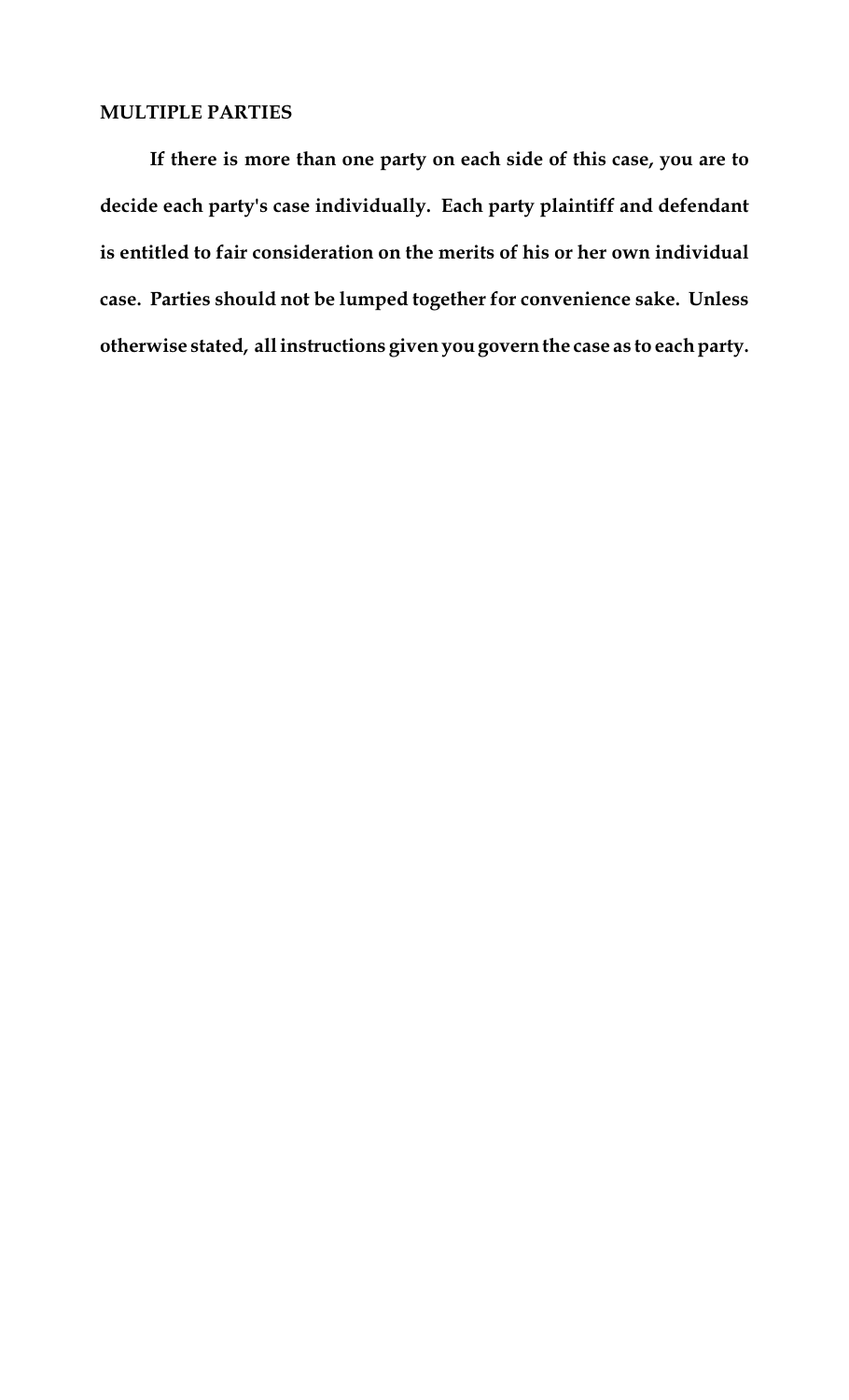### **PARTIES**

**The plaintiff is the party or parties who claim they have been injured or damaged as a result of some fault of the defendant. That is to say, the plaintiff claims that he or she has been hurt, either physically or otherwise, by the fault of the party or parties called the defendants. It is important to distinguish between the types of parties in these proceedings for the reasons which will be brought out hereafter.**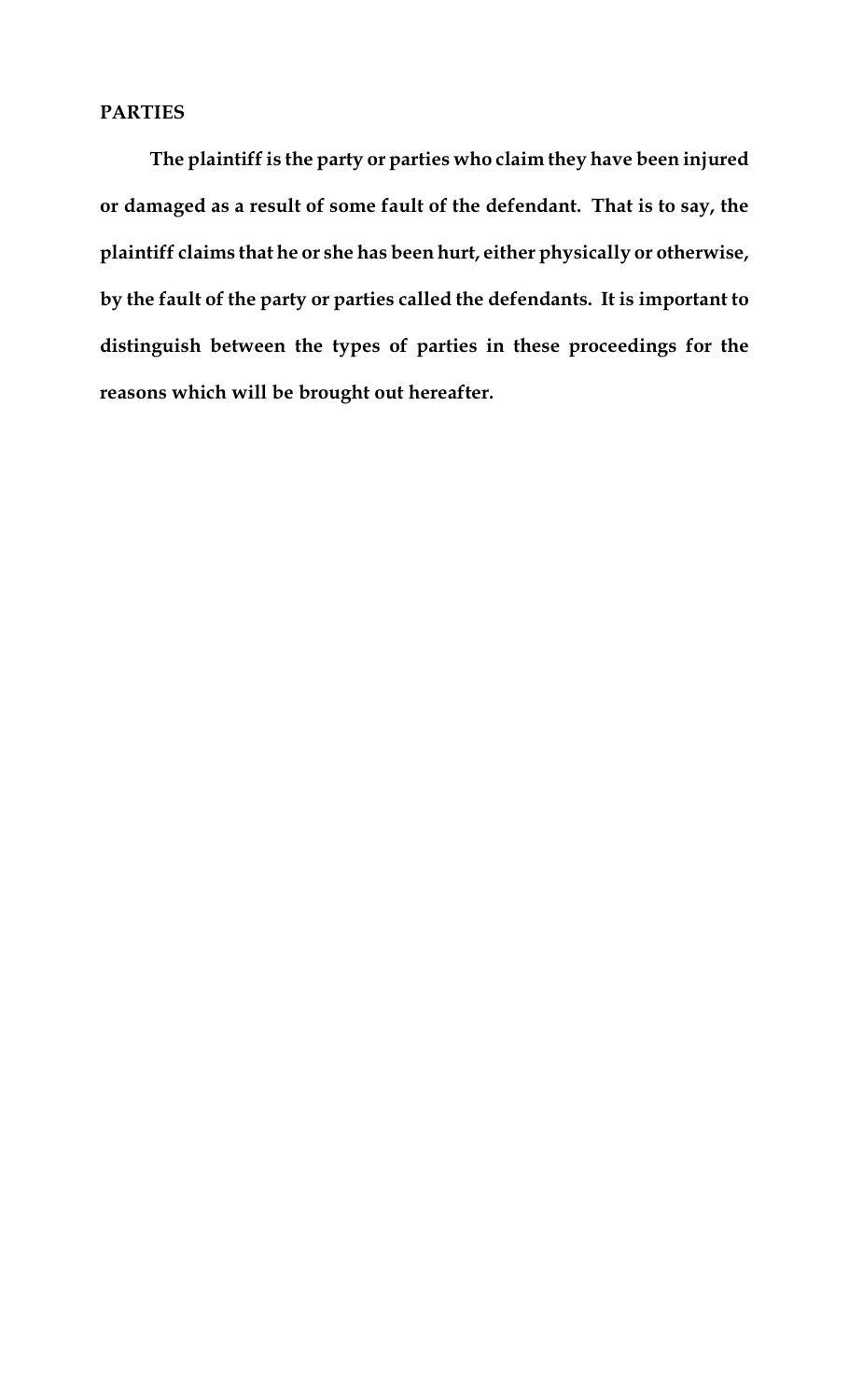#### **FOUNDATION OF PLAINTIFF'S CASE - ARTICLE 2315 NEGLIGENCE**

**The Louisiana law regarding negligence provides:**

**"Every act whatever of man that causes damage to another obligates him by whose fault it happened to repair it. Damages may include loss of consortium, service and society." (Consortium is defined as the conjugal fellowship of husband and wife, and the right of each to the company, cooperation, affection and aid of the other.)**

**The word fault in this law means negligence. Negligence is defined as a lack of due diligence or care. In the legal sense, negligence means the failure of a party to use due care in a particular set of circumstances. In other words, negligence is the failure of a party to use the standard of care which an ordinary, reasonable and prudent person would use under a similar set of circumstances. Basically, each of us has the duty not to injure or damage another as a result of our fault or negligence.**

**A person can be at fault by either an unreasonable act of commission or omission. In other words, if a person fails to perform some act which a reasonably prudent person would perform, and such failure to act causes injury of any type to another, that failure or omission is negligence. In short, negligence is the failure to exercise reasonable care towards another person to whom a duty to exercise reasonable care is owed, and negligence includes omissions as well as commissions.**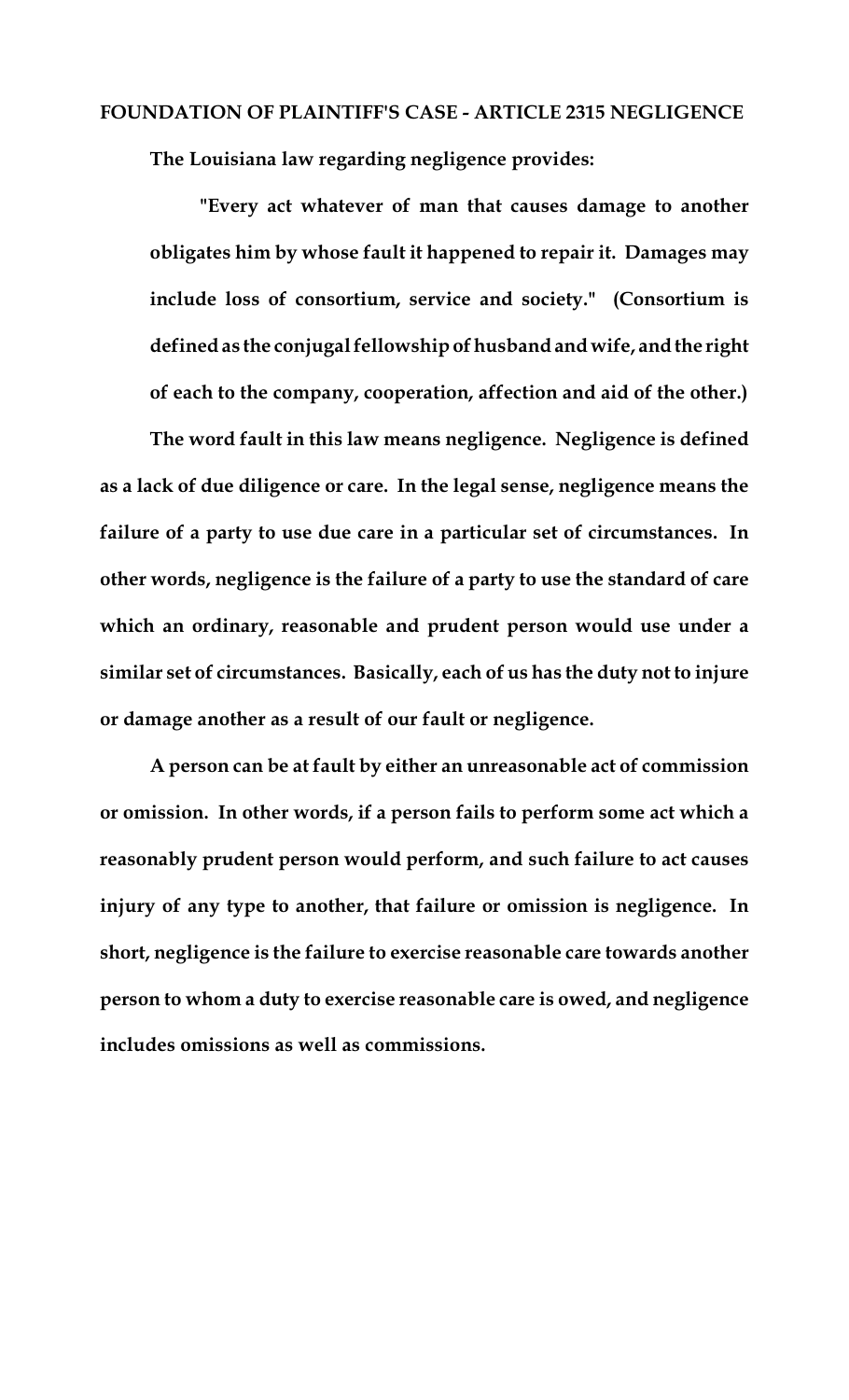## **RESPONSIBILITY FOR A DEFECTIVE THING**

**The defendant is responsible for damage caused by things in his custody if:**

- **1) The thing in question was defective, i.e., it posed an unreasonable risk of harm,**
- **2) The thing was in the defendant's custody,**
- **3) and the plaintiff was damaged as a result of the defect.**

**If the plaintiff proves these three (3) things, the owner can escape liability only if he shows that the harm was caused by:**

- **1) The fault of the plaintiff**
- **2) The fault of a 3rd person**
- **3) An irresistible force**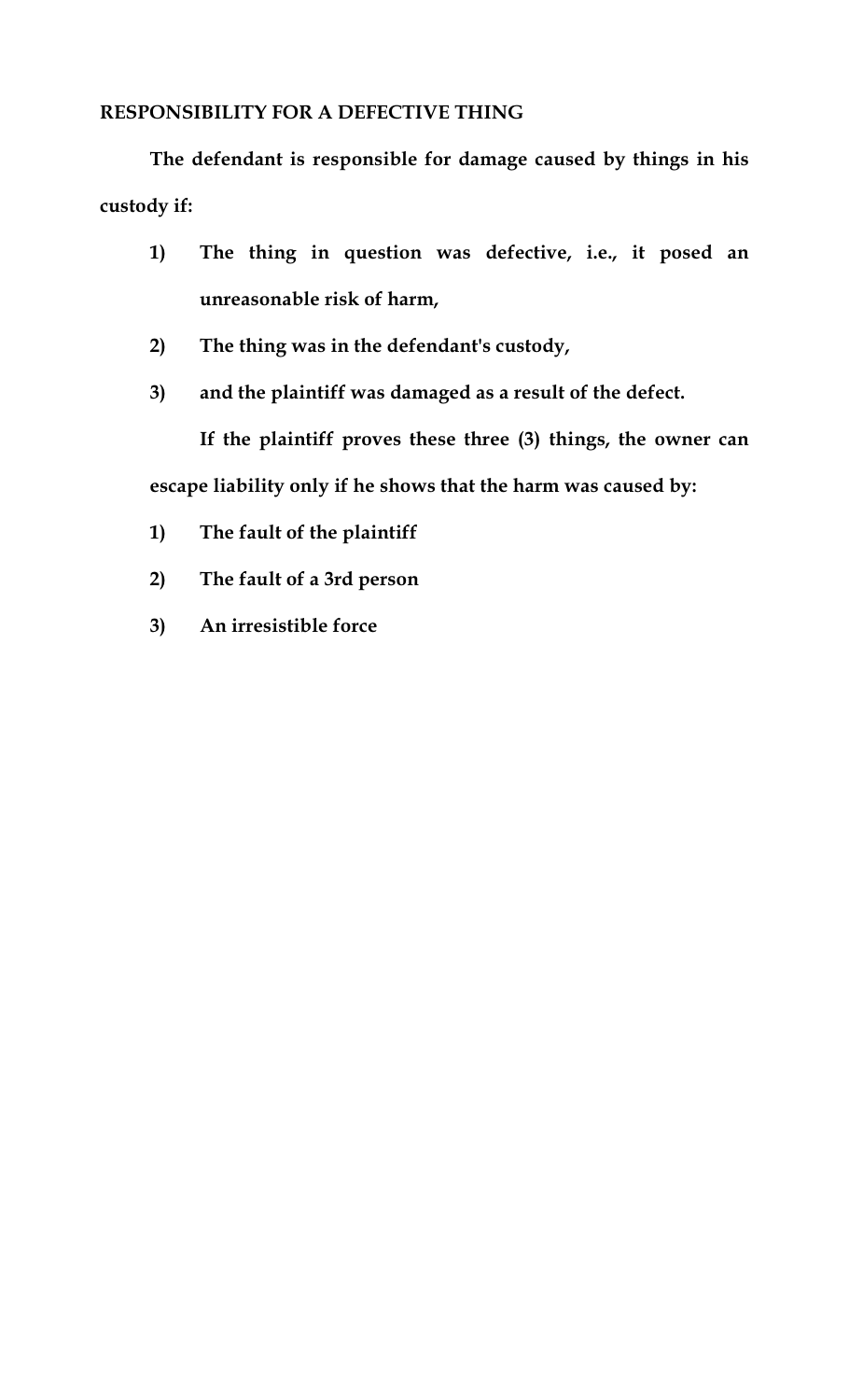#### **BURDEN OF PROOF**

**The plaintiff, that is the party who claims the injury as a result of the negligence of the defendant and who seeks damages for the said injury, has the burden of proof to show, first, that he or she has been injured; second, that the defendant was negligent or at fault; and third, that the injury was the result of the said negligence or fault of the defendant. Thus, the plaintiff must prove: (1) the injuries; (2) the defendants' negligence and (3) that the defendant's negligence proximately caused the injury. All these factors are essential elements of the plaintiff's claim.** 

**The basic law is that when one party sues another party, the suing party, also known as the plaintiff, has the duty of proving the case to the satisfaction of the jury. That proof need not be absolute proof or proof beyond a reasonable doubt, but merely proof to a preponderance of the evidence. The plaintiff proves his or her case by showing, through the evidence and testimony, that what is sought to be proved is more likely true than not true.**

**The defendant has no duty to prove his lack of negligence. In order to prove up the plaintiff's case, the testimony and evidence must be of such a nature and of such weight and sufficiency as to convince you, the jury, that the facts sought to be proved are more likely or more probable than not.**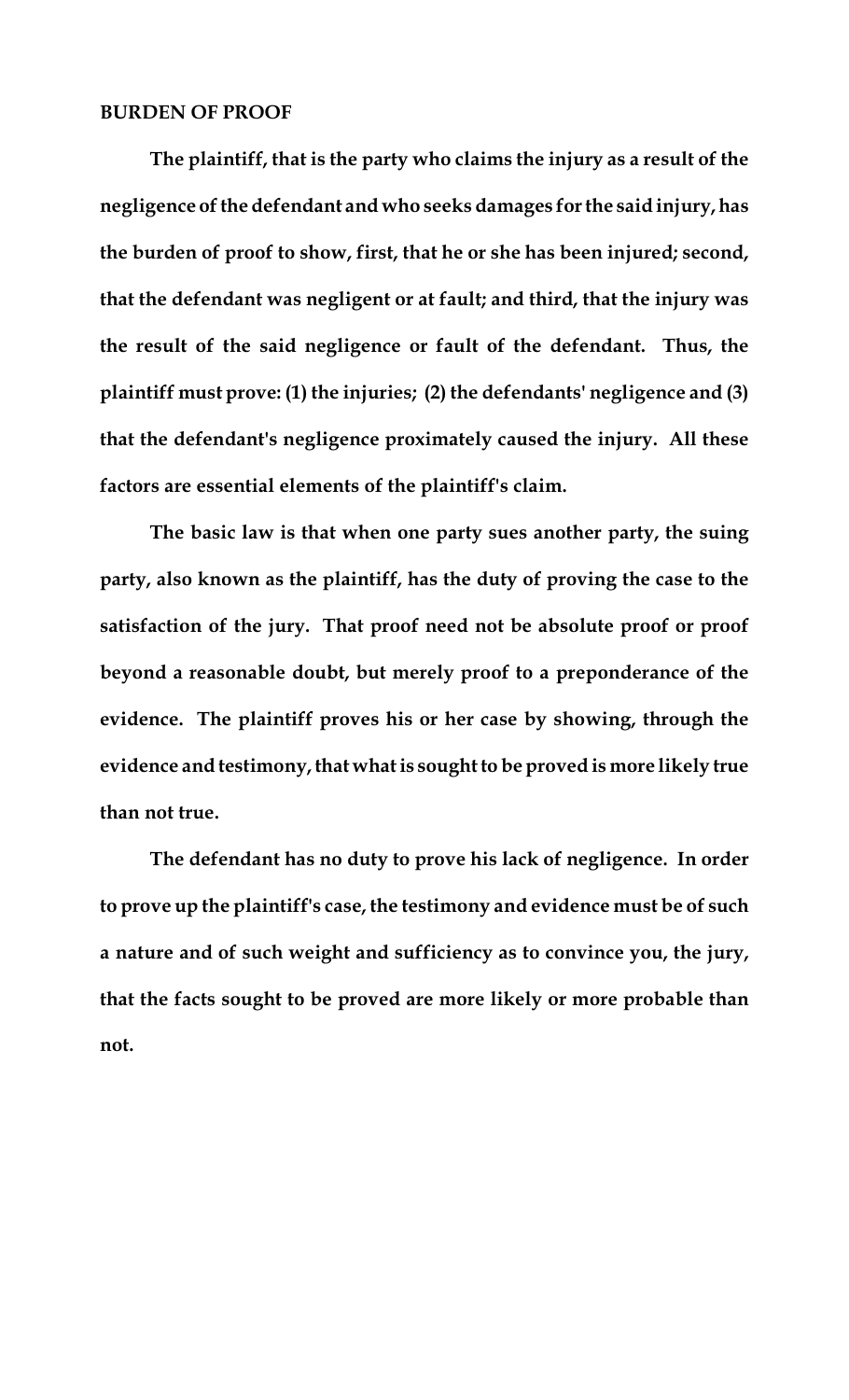#### **PROXIMATE CAUSE**

**To prove proximate cause, the plaintiff must show that it is more likely true than not true that the negligence or fault of the defendant, if proven, played a substantial part in bringing about or actually causing the injury claimed by the plaintiff. The proximate cause of an injury is the primary or moving act, or acts, which produces the injury complained of by the plaintiff. It is well settled in our law that unless an omission or act of commission can be shown to be a proximate cause of plaintiff's injury, it cannot be the basis for an award of damages.**

**This does not mean that the law recognizes only one proximate cause of an injury or damage consisting of only one factor, or the conduct of only one person. On the contrary, many factors or things, or the conduct of two or more persons may operate at the same time, either independently or together, to cause injury or damage. In such a case, each may be a proximate cause of the injury or damage.**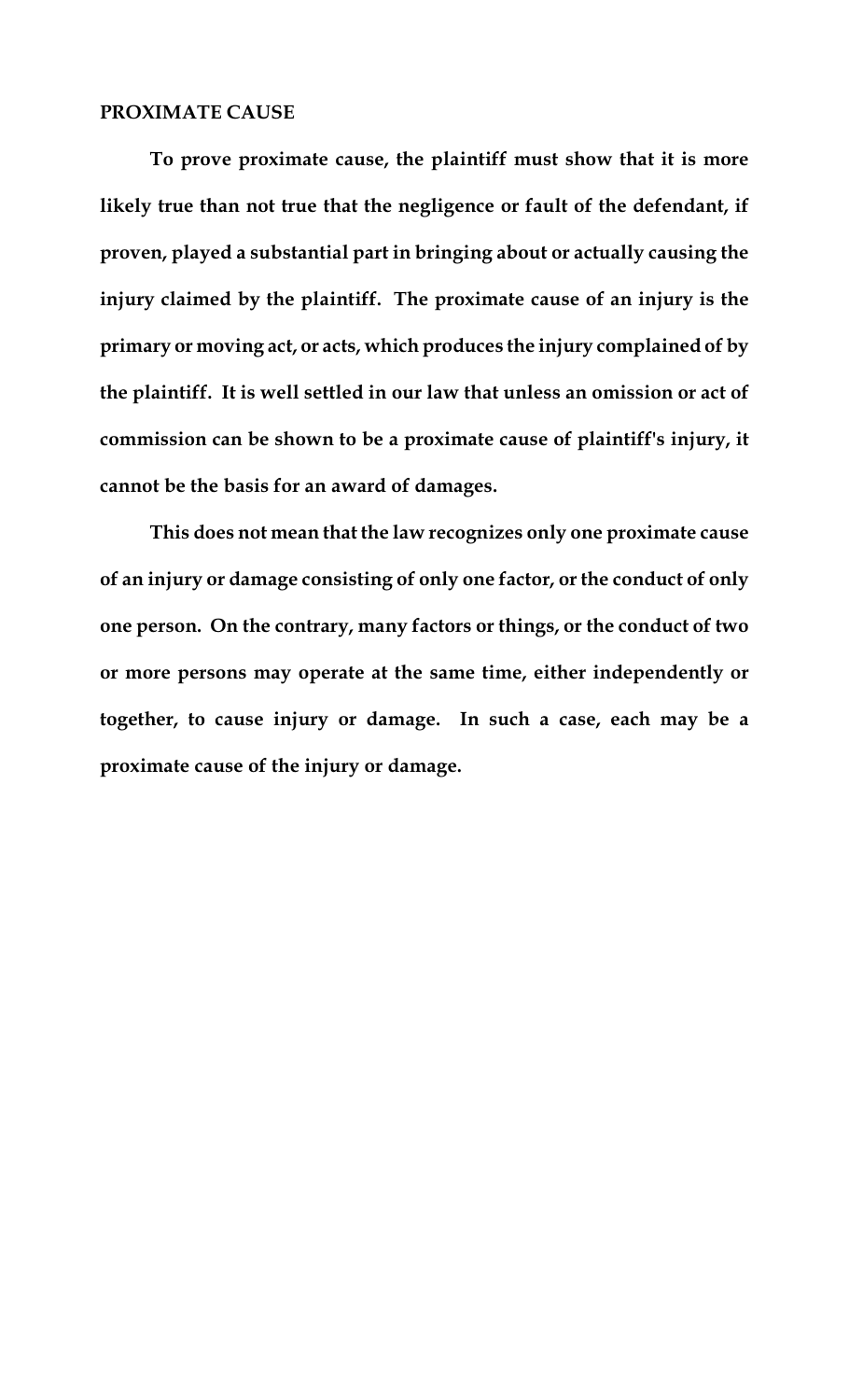#### **VERDICT FOR THE DEFENDANT**

**If the plaintiff does not prove by a preponderance of the evidence all the essential elements of the claim, then your verdict should be for the defendant. The defendant does not have to prove his lack of fault or any essential element of the case. It is sufficient to award a verdict for the defendant if the plaintiff does not prove by a preponderance of the evidence all of the elements required by law.**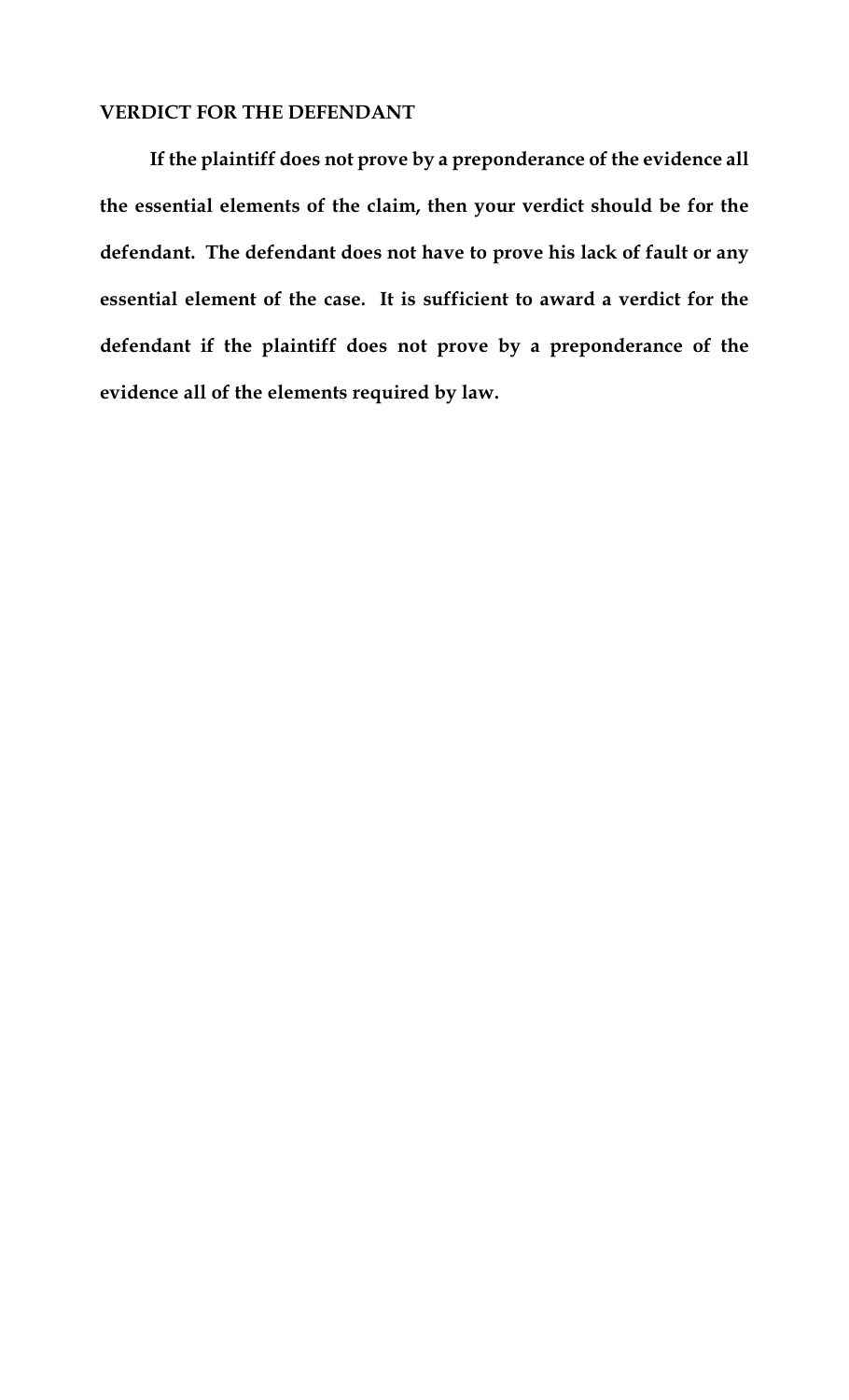#### **CONTRIBUTORY NEGLIGENCE**

**Defendant urges that plaintiff was contributorily negligent. Contributory negligence is conduct on the part of the plaintiff which falls below the standard to which he should conform for his own protection. The standard of conduct is that of a reasonable person under like circumstances. Defendant has the burden of proving this. If you find that the plaintiff suffered injury or loss as a result partly of his own negligence and partly as the result of the negligence of the defendant, plaintiff's claim for damages shall not be defeated thereby,but the amount of damages shall be reduced in proportion to the degree or percentage of negligence attributable to the plaintiff. Thus, as an example, if you find that the plaintiff was 10% at fault and that the defendant was 90% at fault, or vice versa the damages are to be prorated accordingly by the Court.**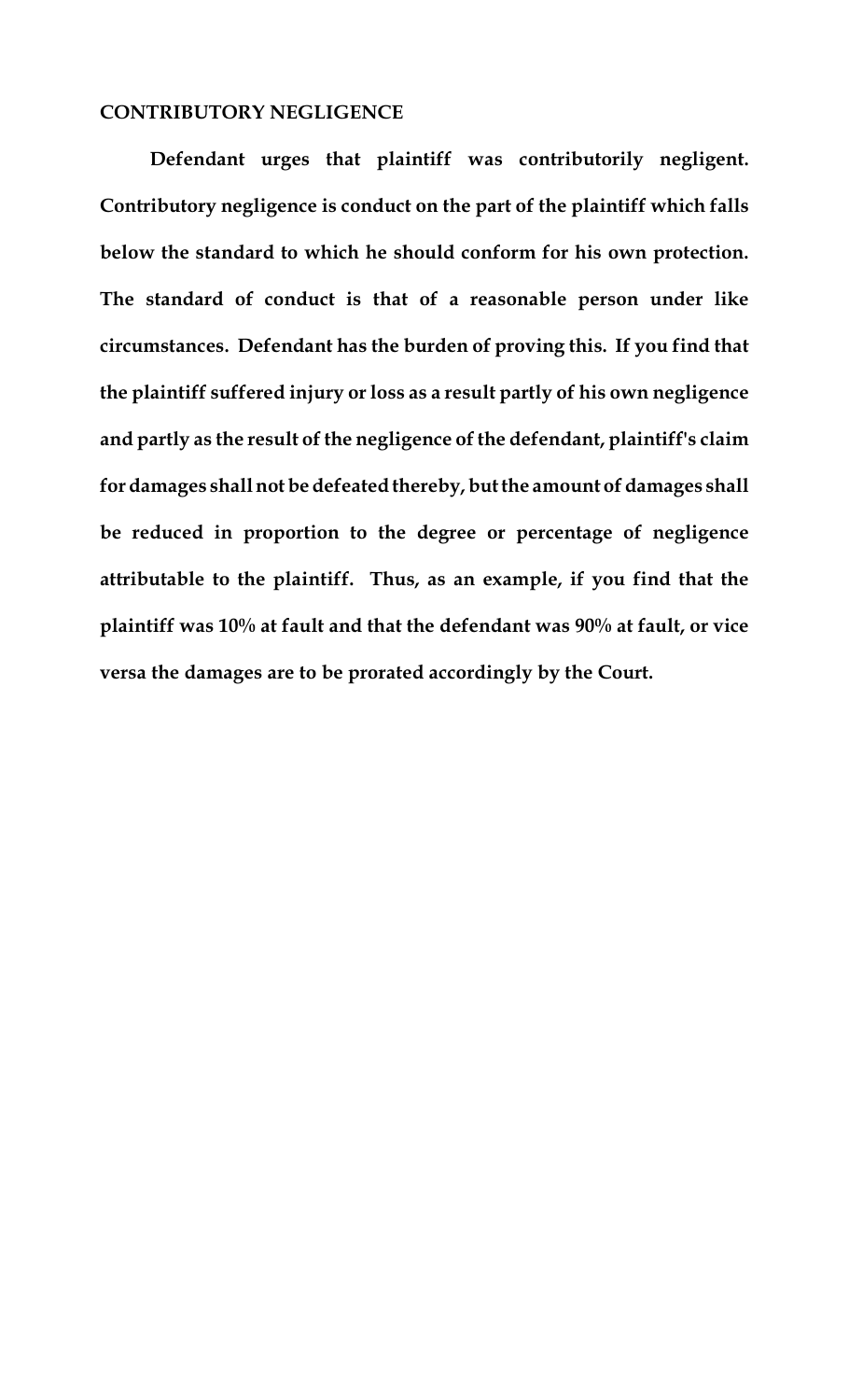#### **DAMAGES - VERDICT FOR THE PLAINTIFF**

**It is the law that if a person is injured by the fault of another, he or she is entitled to be paid for that injury in money, and such payment is referred to as damages. If you find the plaintiff has proved his case in all its essential elements, your duty is to find a verdict for the plaintiff and award damages, or a money verdict, determined by the weight and sufficiency of the evidence, using the following law as your guideline.**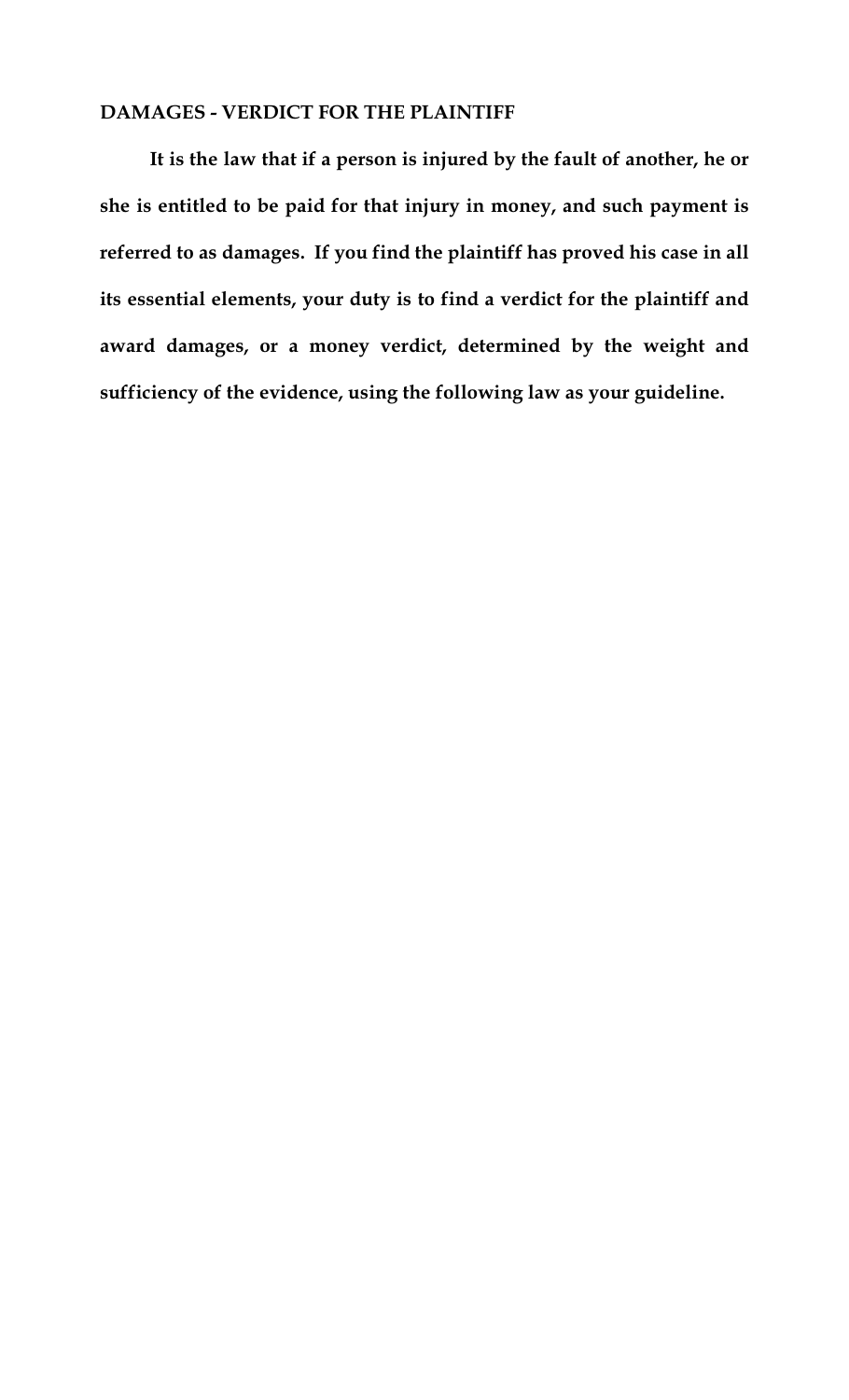### **DAMAGES - PAIN, MENTAL ANGUISH - PAST AND FUTURE**

**If you should find that the plaintiff is entitled to a verdict, you may award damages for the pain, suffering and mental anguish already suffered by the plaintiff, which proximately results from the proven injury, and you may award damages for any pain, suffering and mental anguish which you find the plaintiff is reasonably certain to suffer in the future, proximately resulting from the proven injury.**

**Where there is a legal right to recovery but the damages cannot be exactly estimated, the jury has reasonable discretion to assess the damages based on all of the facts and circumstances of the case.**

**You are not permitted to award punitive or speculative damages. So, you are not to include in any verdict compensation for any prospective loss which, although possible, is not reasonably likely to occur in the future or any sum for the purpose of punishing any defendant.**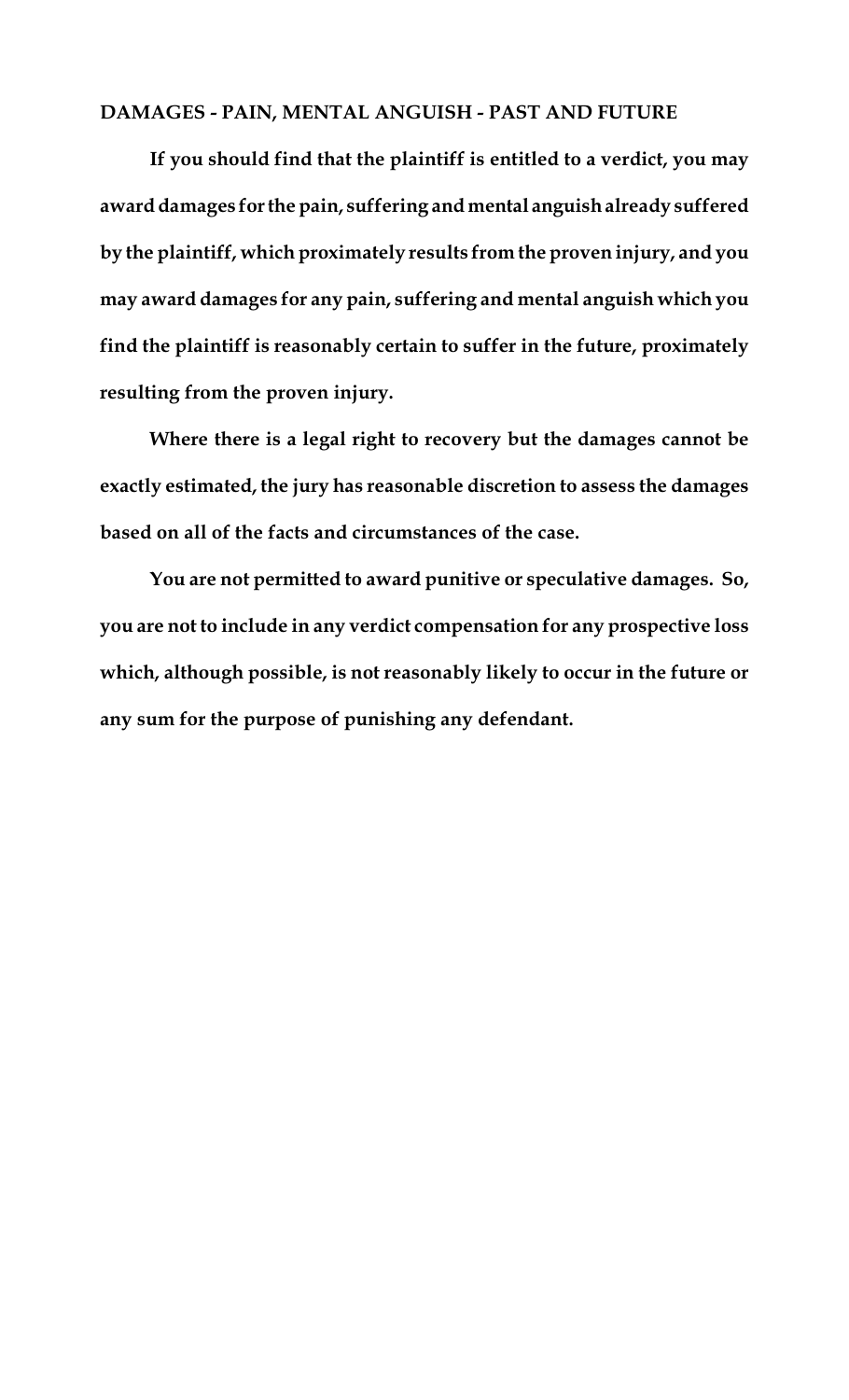## **AGGRAVATION OF PRE-EXISTING CONDITION**

**A person who causes injury to another takes his victim as he finds him. The fact that the victim has a pre-existing condition which causes him to react more severely than most people, does not lessen the responsibility of the defendant to compensate the victim for all consequences of the accident to the full extent of any aggravation of the pre-existing condition.**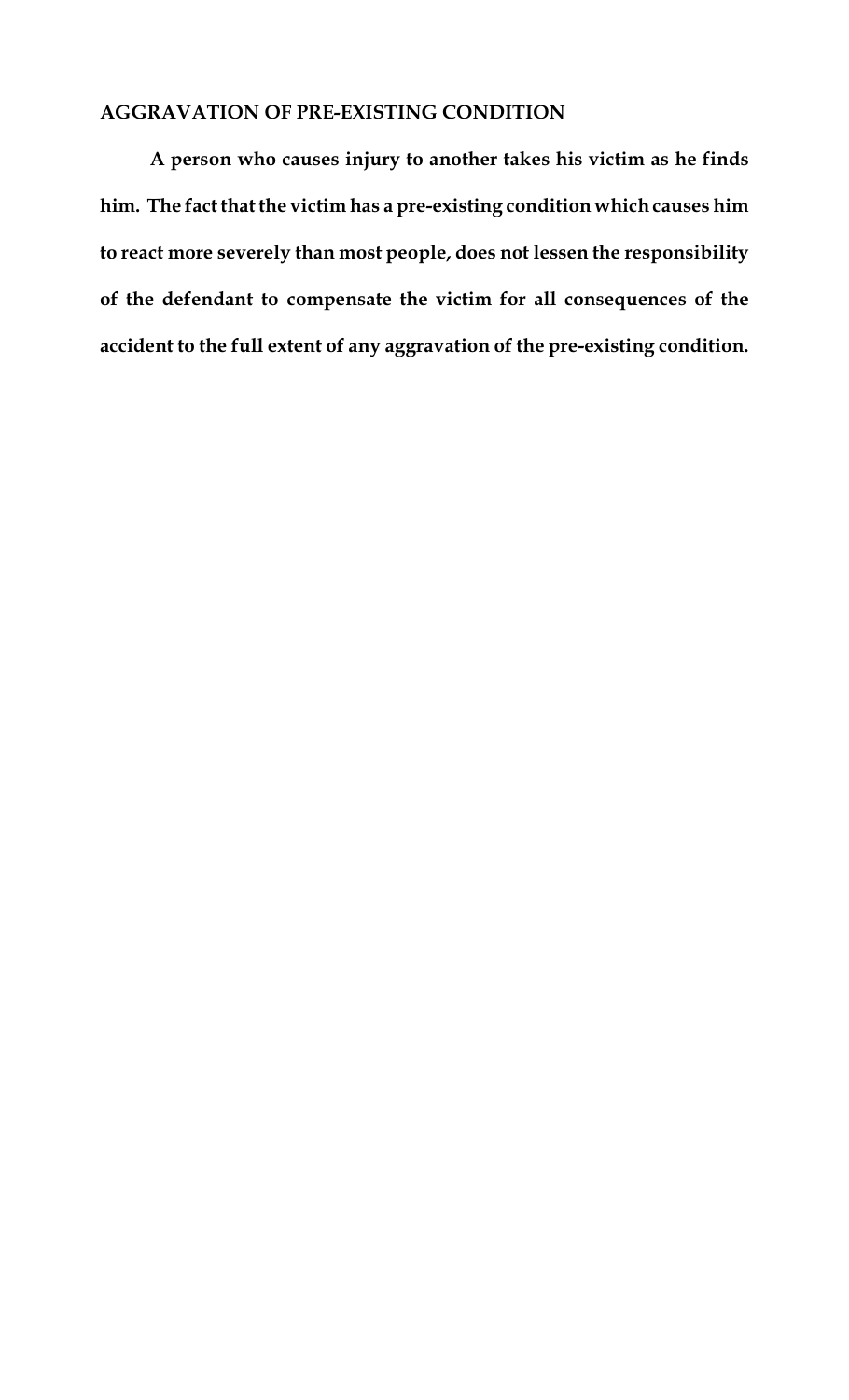# **DAMAGES - DISABILITY TO PARTICIPATE IN SOCIAL AND RECREATIONAL ACTIVITIES**

**In weighing the damages which the plaintiff may have sustained as a result of this accident, you may consider as a proper item of damages any disability, in whole or in part, to perform normal physical functions such as participating in sports, social or recreational activities in which this party was formerly able to participate.**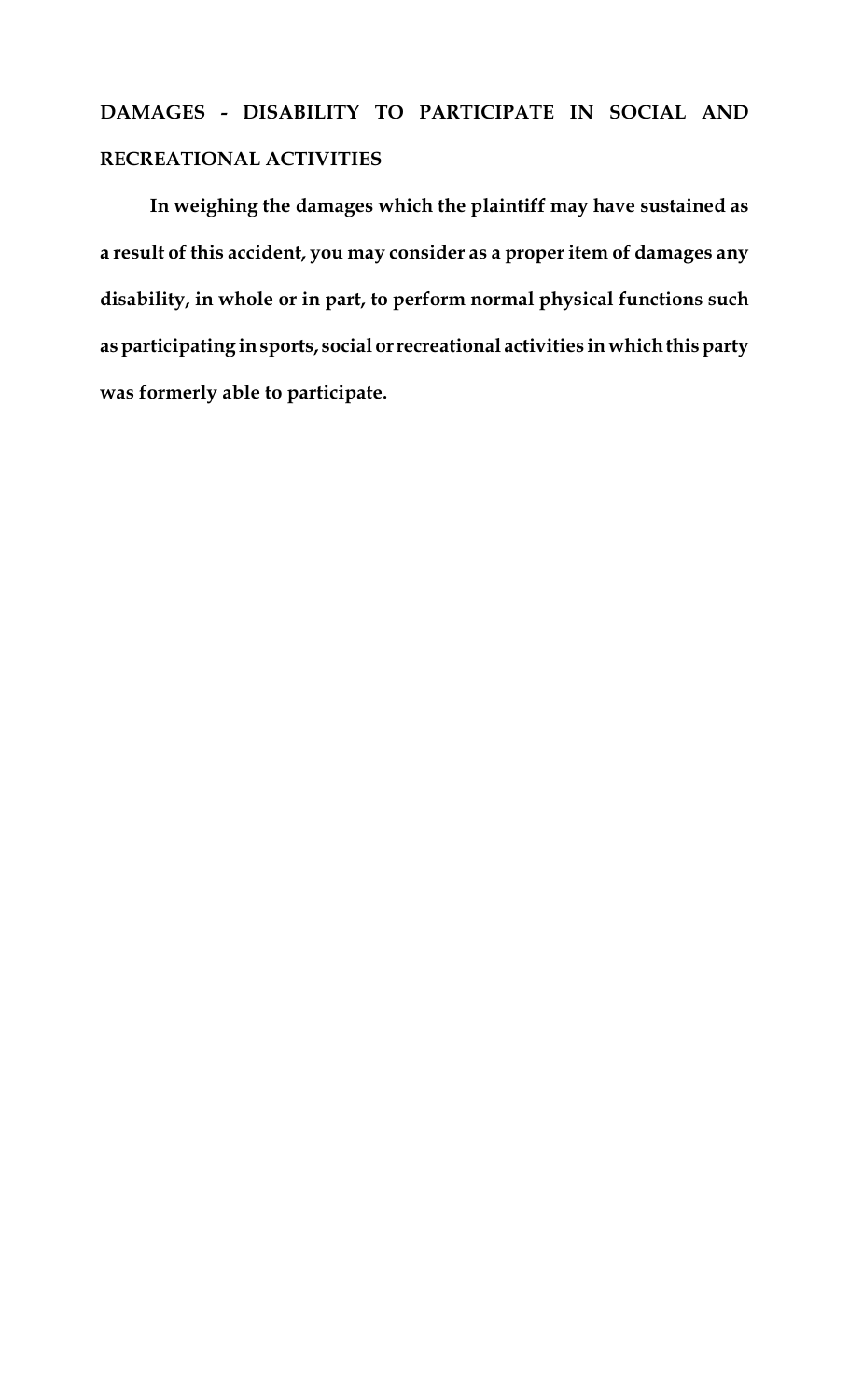# **PERMANENT PHYSICAL DISABILITY CALCULATED ON BASIS OF LIFE EXPECTANCY OF PLAINTIFF**

**In considering the amount of damages which the plaintiff may have sustained, you should weigh and consider evidence as to physical disability, either total or partial loss of a physicalfunction. If you find that this physical disability will be permanent, compensation should be calculated on the basis of the life expectancy of the plaintiff.**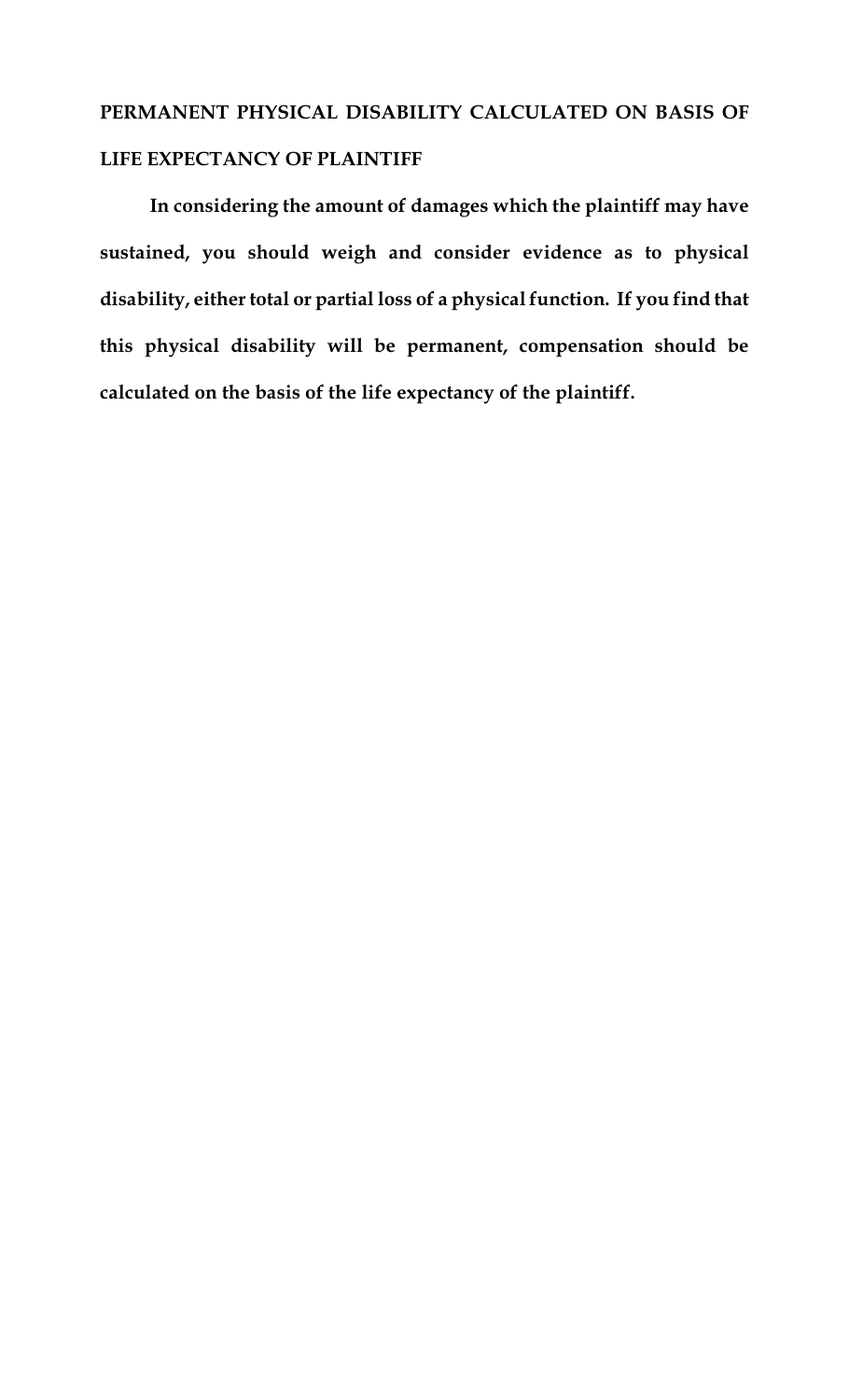## **DAMAGES - MEDICAL EXPENSES - PAST & FUTURE**

**If you should find that the plaintiff is entitled to a verdict, in arriving at the amount of the award, you should include the reasonable value, not exceeding the actual cost to the plaintiff, of any medical expense shown by the evidence in the case to have been reasonably required and actually given in the treatment of the plaintiff or reasonably likely to be required in the future treatment of the plaintiff, as a proximate result of the injury in question. Future medical expenses are a legitimate form of recovery, even though they are not susceptible of precise mathematical calculations.**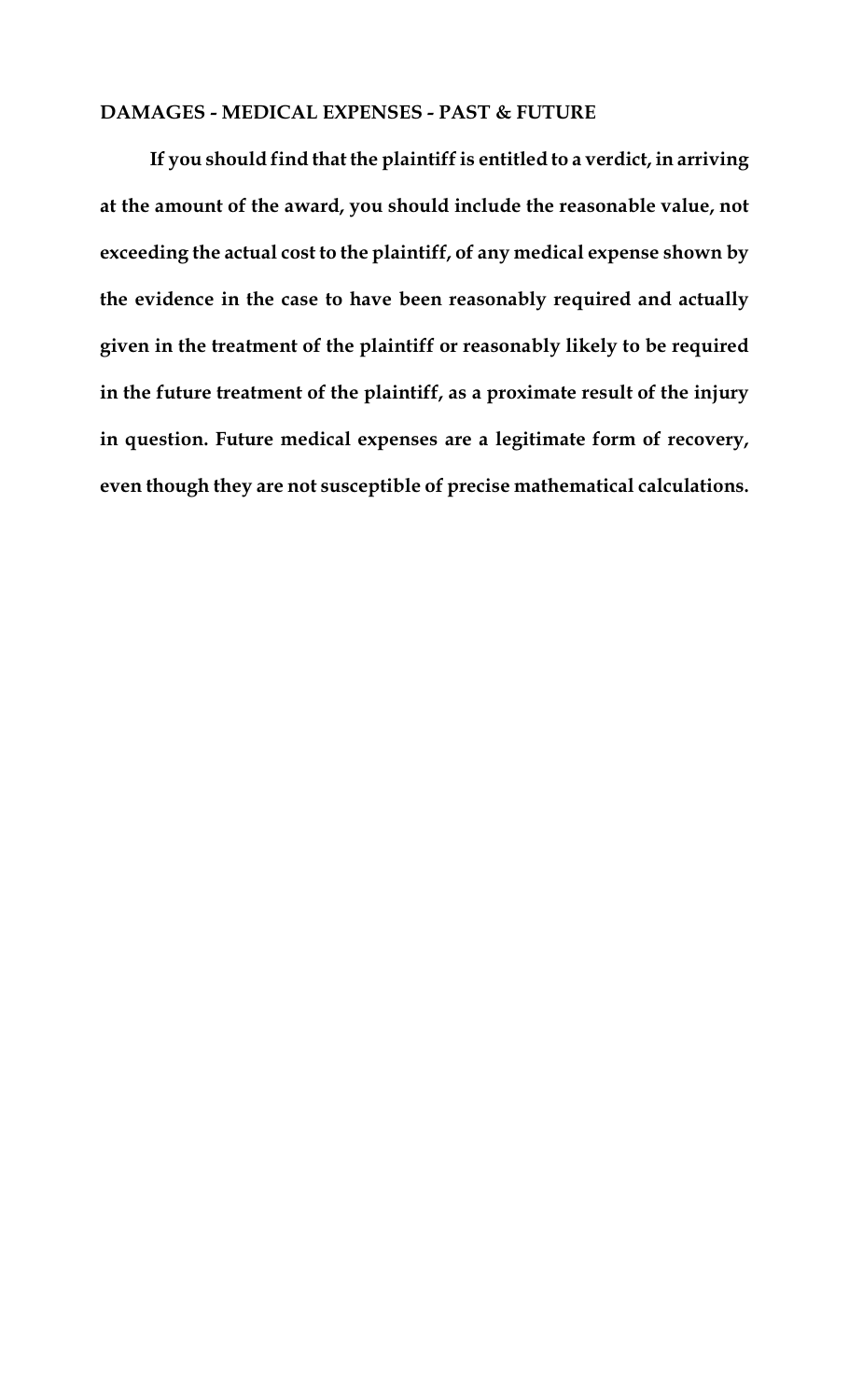# **DAMAGES - LOSS OF EARNINGS AND/OR EARNING POWER - PAST AND FUTURE**

**If you should find that the plaintiff is entitled to a verdict, in arriving at the amount of the award you should include:**

- **1) The value of the time, shown by the evidence to have been lost by the plaintiff since the injury, because of being unable to pursue his or her occupation. Determine the amount the plaintiff was reasonably certain to have earned during the time lost by considering his or her earning capacity, earnings and occupation.**
- **2) The amount that will compensate the plaintiff for any loss of future earning capacity which you find that the plaintiff is reasonably certain to suffer. Determine this amount by considering plaintiff's health, ability and earning power before the accident and what they are now, the nature, extent and duration of the injury and the present value of any loss of future earning power which you find the plaintiff is reasonably certain to suffer as a result of the injury.**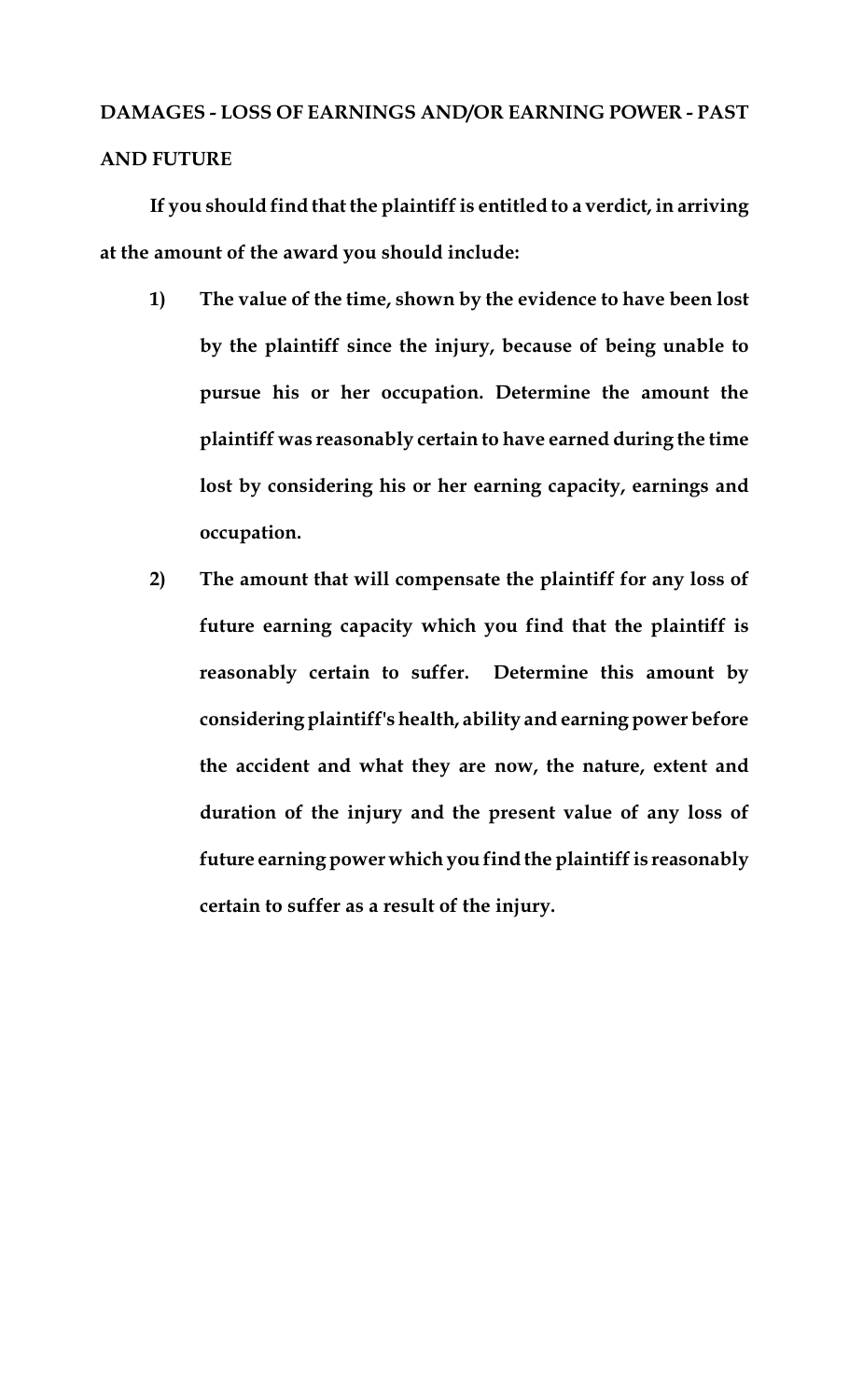## **DAMAGES - FLUCTUATION IN COST OF LIVING**

**In determining the money value of damages to be awarded you may consider changes in the cost of living, or in the purchasing power of the dollar, both present and future. You may also consider the inflationary or deflationary trends in the economy.**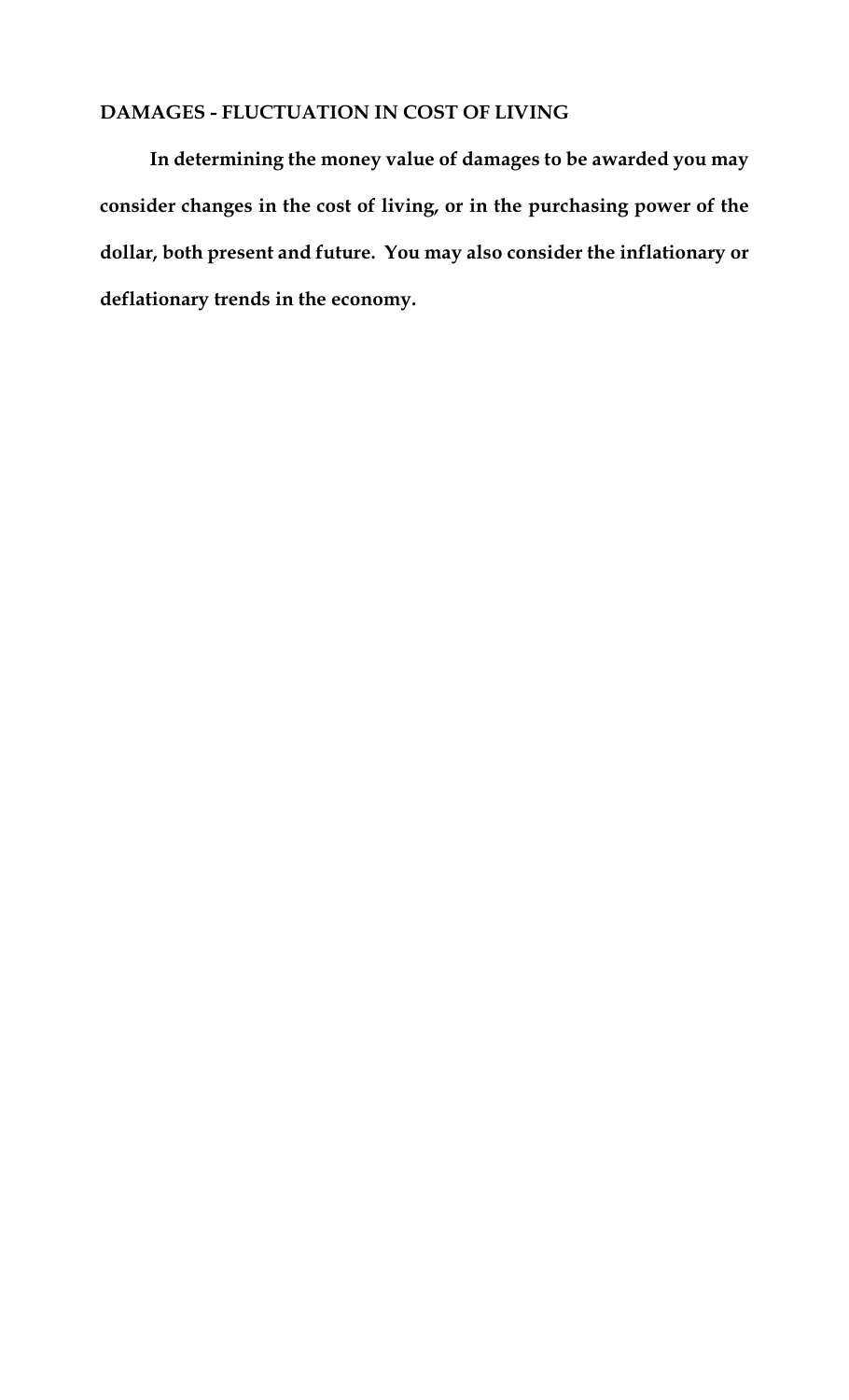# **DAMAGES - SUBJECT TAXATION**

**I further instruct you that if your verdict should be in favor of the plaintiff, you will not add to the amount you may award any sum of money for income taxes. In such event, the amount you may award is exempt by law from federal income taxation.**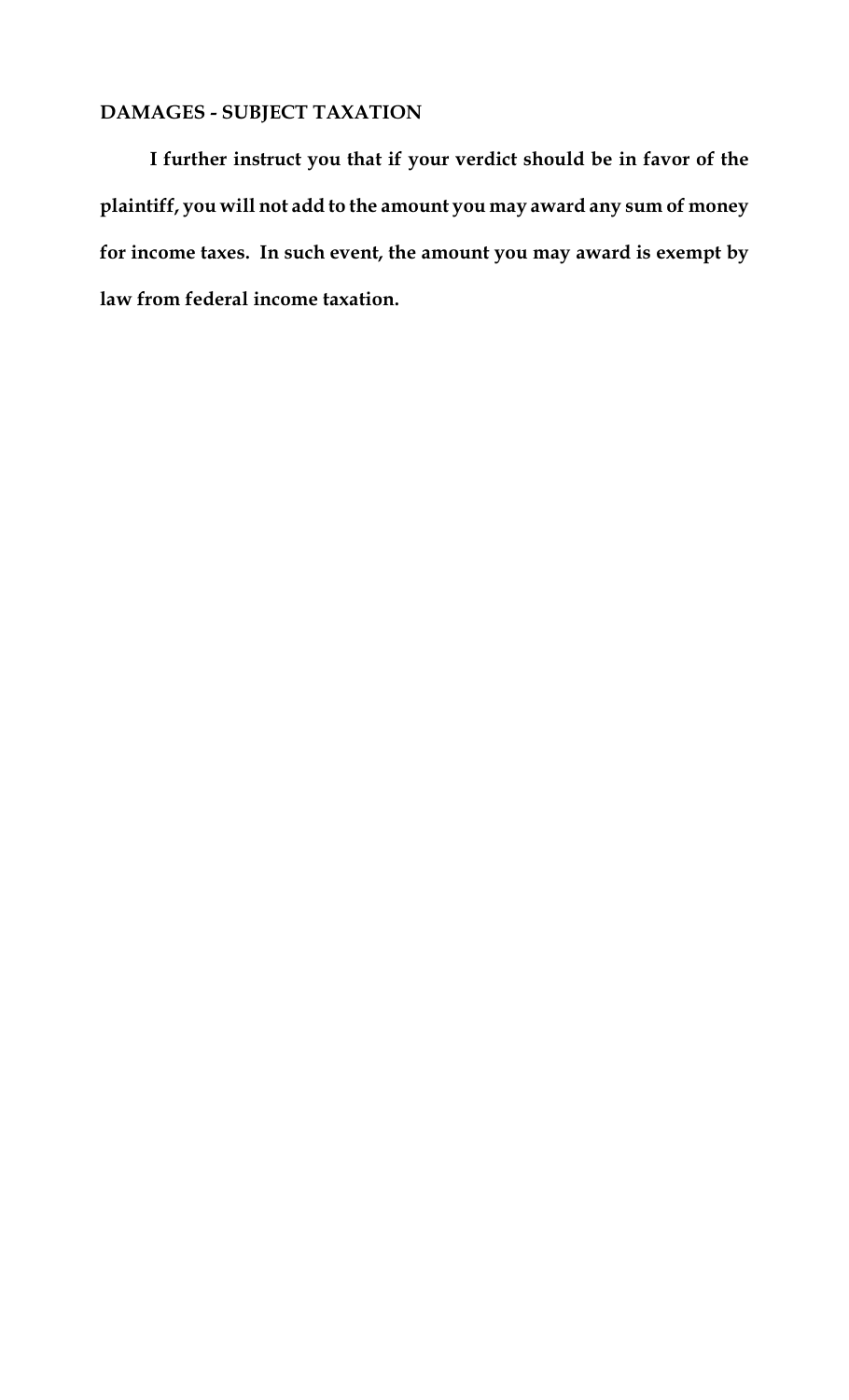## **EFFECT OF INSTRUCTIONS AS TO DAMAGES**

**The fact that I have instructed you as to the proper measure of damages should not be considered as intimating any view of the Court as to which party is entitled to a verdict in this case. Instructions as to the measure of damages are given for your guidance, in the event you should find in favor of the plaintiff from a preponderance of the evidence in the case.**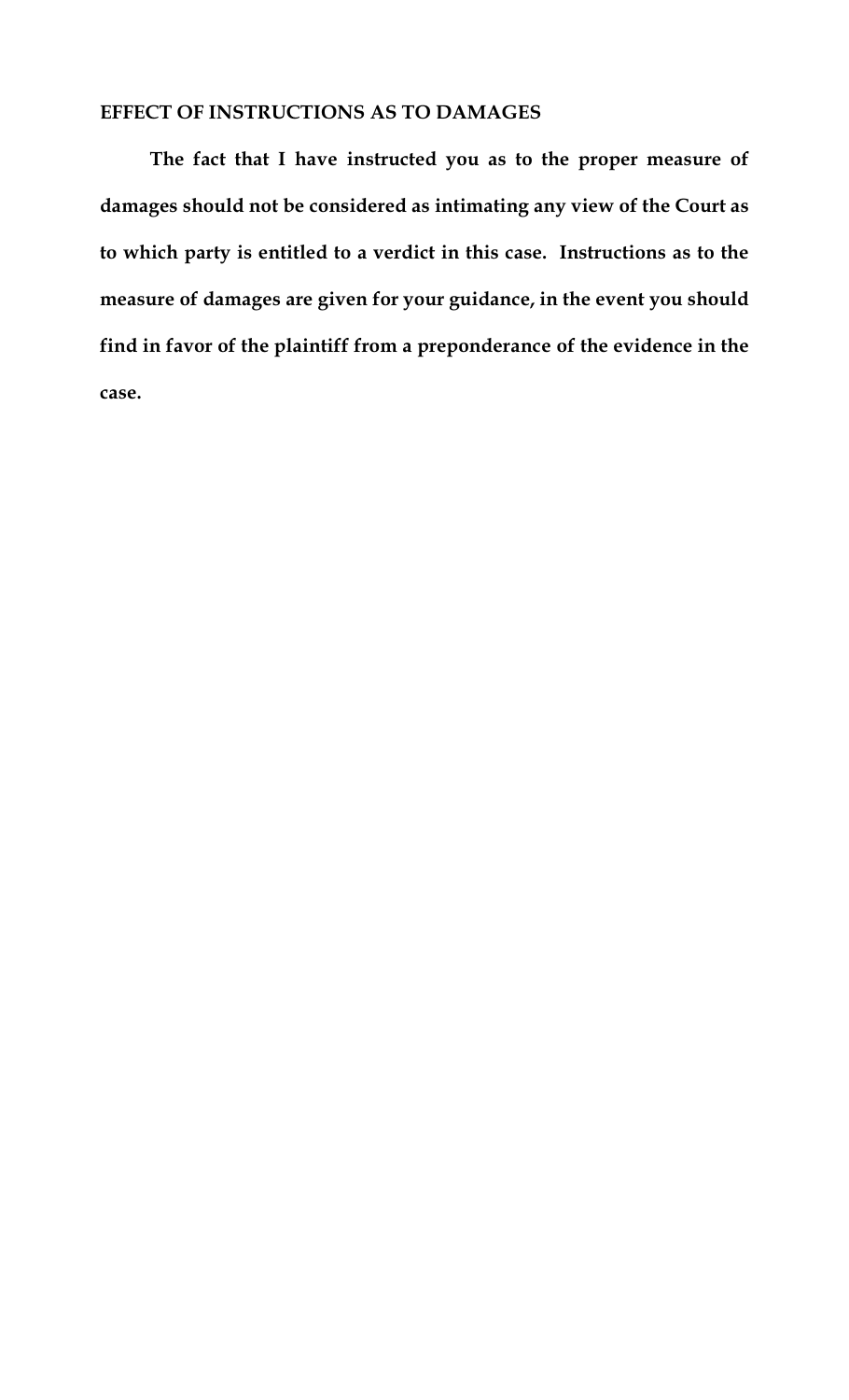**DAMAGES - NOT TO INCLUDE ATTORNEY'S FEES AND COURT COSTS**

**In reaching a verdict on the question of damages, I caution you not to include anything for the payment of court costs and attorney's fees; the law does not consider these as damages suffered by the plaintiffs.**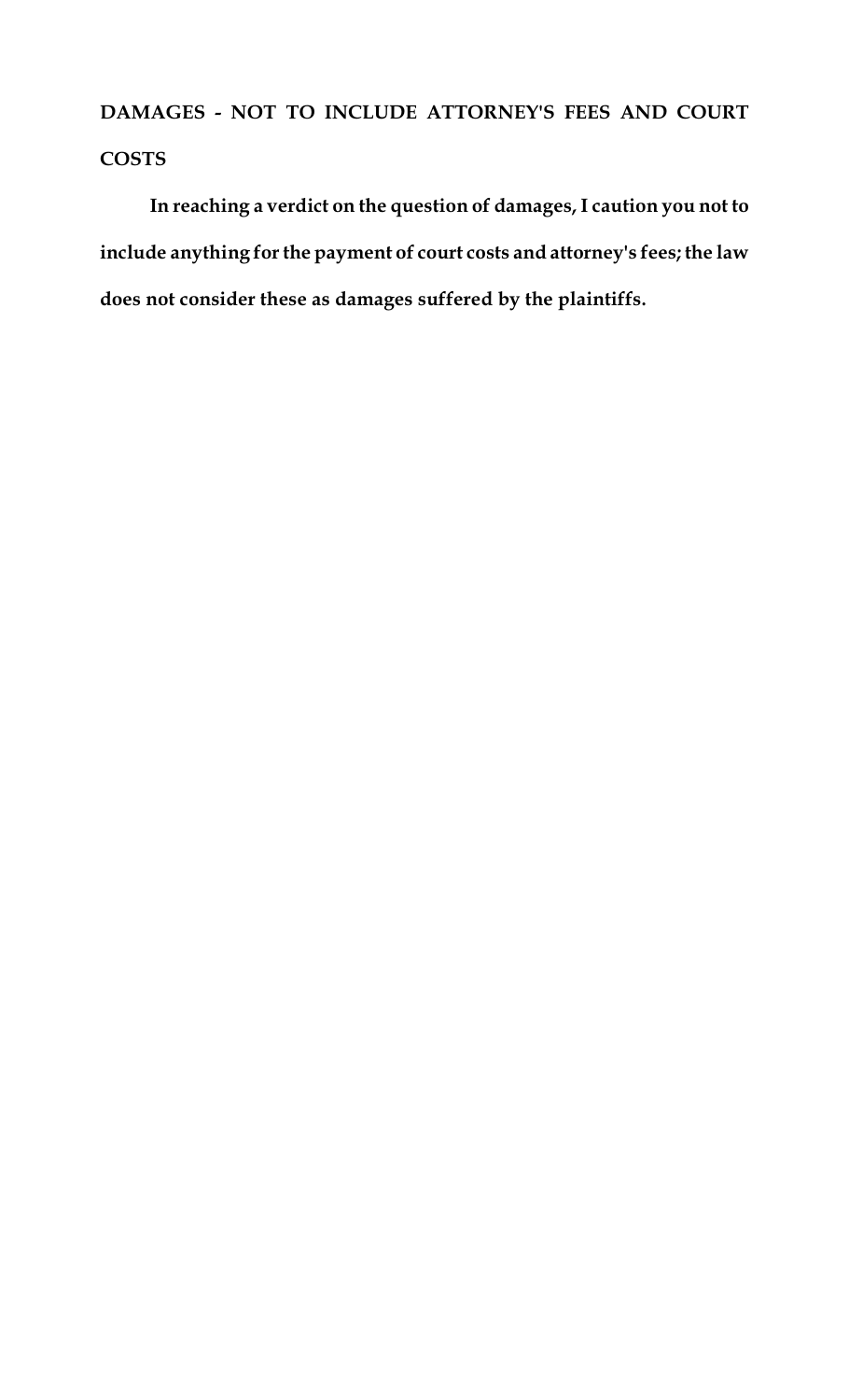#### **VERDICT - DUTY TO DELIBERATE**

**The verdict must represent the considered judgment of each juror. In order to return a verdict, it is necessary that Nine (9) jurors agree to it.**

**It is your duty as jurors to consult with one another and to deliberate with a view toward reaching an agreement. Each of you must decide the case for yourself, but do so only after an impartial consideration of the evidence with your fellow jurors. In the course of your deliberations, do not hesitate to re-examine your views, and change your opinion, if you are convinced it is erroneous. But do not surrender your honest conviction as to the weight or effect of evidence solely because of the opinion of your fellow jurors, or for the mere purpose of returning a verdict.**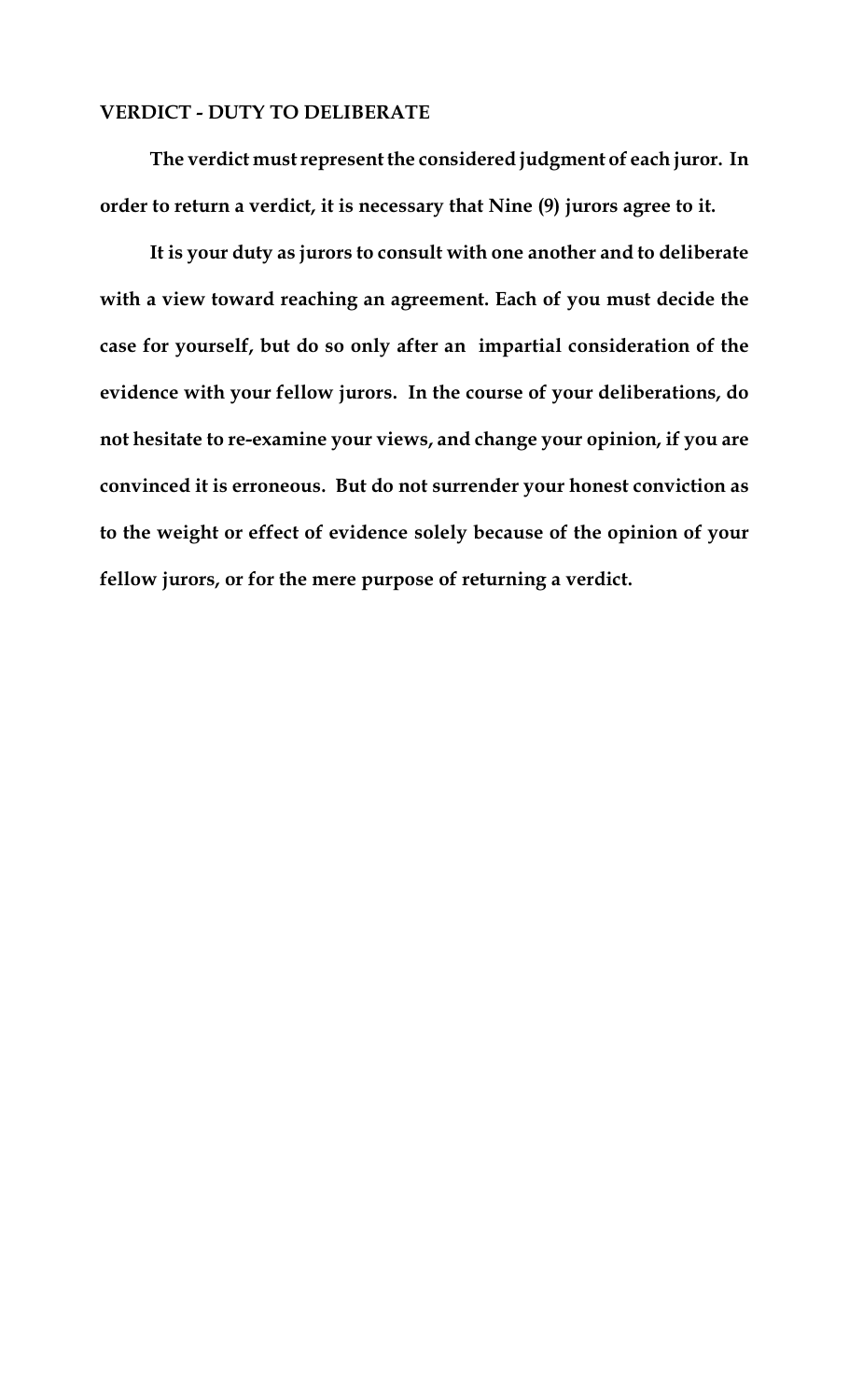## **VERDICT - JURY'S RESPONSIBILITY**

**It is proper to add the caution that nothing said in these instructions and nothing in any verdict form prepared for your convenience is to suggest or convey in any way or manner any suggestion as to what verdict I think you should find. What the verdict will be is the sole and exclusive duty and responsibility of the jury.**